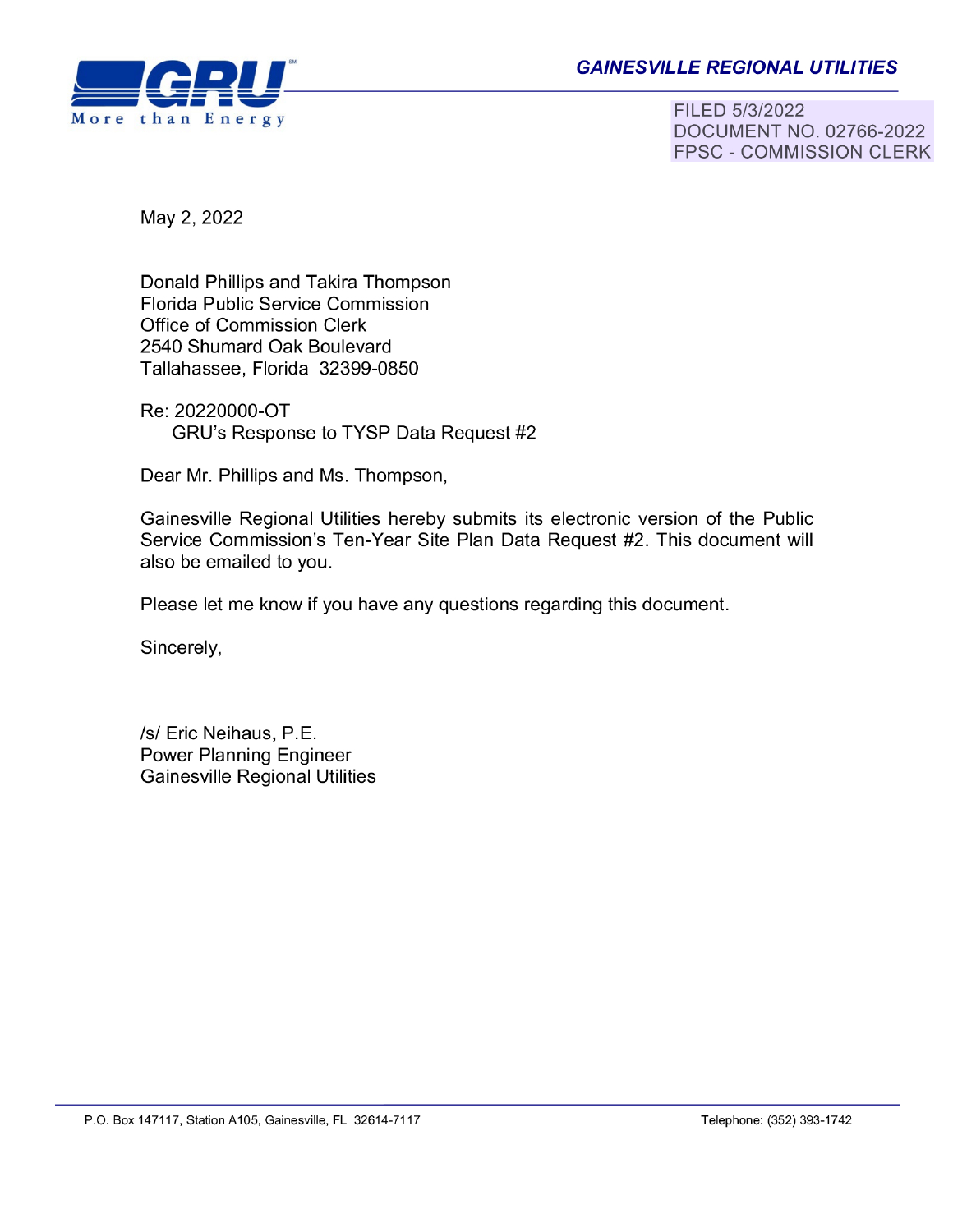1. Please refer to NERC's Level 2 Alert, issued August 18, 2021, titled Cold Weather Preparations for Extreme Weather Events. Please indicate what changes, if any, the Utility has implemented or intends to implement to address the recommendations contained within the alert.

Although no specific changes have been identified, GRU has existing procedures with checklists to prepare plants for cold weather and to ensure GRU has winterized items that are subject to adverse performance in cold weather, such as heat lamps on instrumentation; blanketing around air compressed systems; and running water in stagnant pipes. GRU test runs peaking equipment to identify any issues for starting. GRU has several units with dual-fuel capability, so we ensure the backup fuel systems are fully operational. Any event that causes a loss of generation or derate is logged in an incident database, and those incidents are fully investigated, with root causes addressed which could include updating the checklist procedures.

2. Please refer to FERC Order Approving Cold Weather Reliability Standards, issued August 24, 2021. Please indicate what changes, if any, the Utility has implemented or intends to implement to address the revisions to the NERC Reliability Standards that become effective April 2023.

Although no specific changes have been identified, GRU has existing procedures with checklists to prepare plants for cold weather and to ensure GRU has winterized items that are subject to adverse performance in cold weather, such as heat lamps on instrumentation; blanketing around air compressed systems; and running water in stagnant pipes. GRU test runs peaking equipment to identify any issues for starting. GRU has several units with dual-fuel capability, so we ensure the backup fuel systems are fully operational. Any event that causes a loss of generation or derate is logged in an incident database, and those incidents are fully investigated, with root causes addressed which could include updating the checklist procedures.

3. Please refer to NERC's Project 2021-07: Extreme Cold Weather Grid Operations, Preparedness, and Coordination. Is the Utility a participant in this project? If so, please explain what way.

GRU is not participating in NERC's Project 2021-07

4. Please refer to the FERC, NERC, and Regional Entity Staff Report: The February 2021 Cold Weather Outages in Texas and the South-Central United States (2021 Cold Weather Report), issued November 2021. Please indicate what changes, if any, the Utility has implemented or intends to implement to address the recommended revisions listed below to the NERC Reliability Standards identified in the 2021 Cold Weather Report.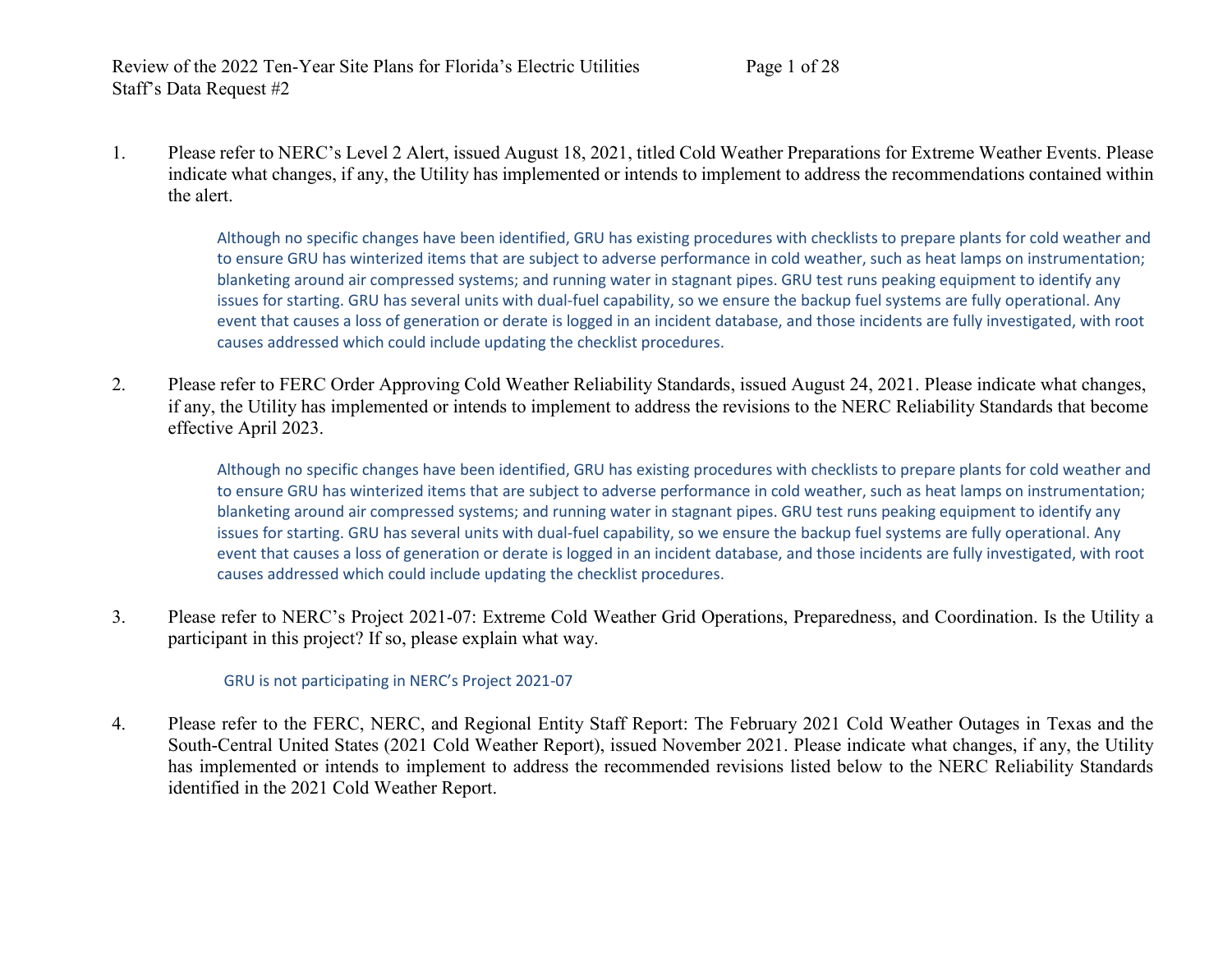a. Identify and protect cold-weather critical components.

Current equipment lists of critical components are in place and inspections and PM's are implemented at the beginning of cold weather season. We plan to execute the plans that currently have been working for us.

b. Build all new and retrofit existing units to operate during extreme weather conditions, which include the impact of wind and precipitation.

No new units are planned. Any future units will review the latest cold weather recommendations for applicability to our equipment.

c. Perform annual training on winterization plans. If already incorporated, please provide the most recent winterization plan.

Freeze protection training is conducted at the Shift Supervisor level, and each plant has a Standard Operating Procedure (SOP) that is utilized by the Shift Supervisors to prepare for cold weather events.

d. Develop Corrective Action Plans for any affected generating units.

Preventive activities are implemented annually. Corrective measures are taken as deficiencies are identified.

e. Provide the balancing authority the percentage of generating capacity that can be relied upon during forecasted cold weather.

100%

f. Account for wind and precipitation when providing temperature data to the balancing authority.

GRU accounts for wind and precipitation when performing load forecasts.

5. Will the Utility's current capacity shortage plan require updating following the revisions to the NERC Reliability Standards that will go into effect April 2023 or the recommended revisions from the 2021 Cold Weather Report? If so, please identify the changes.

No, no updates will be required.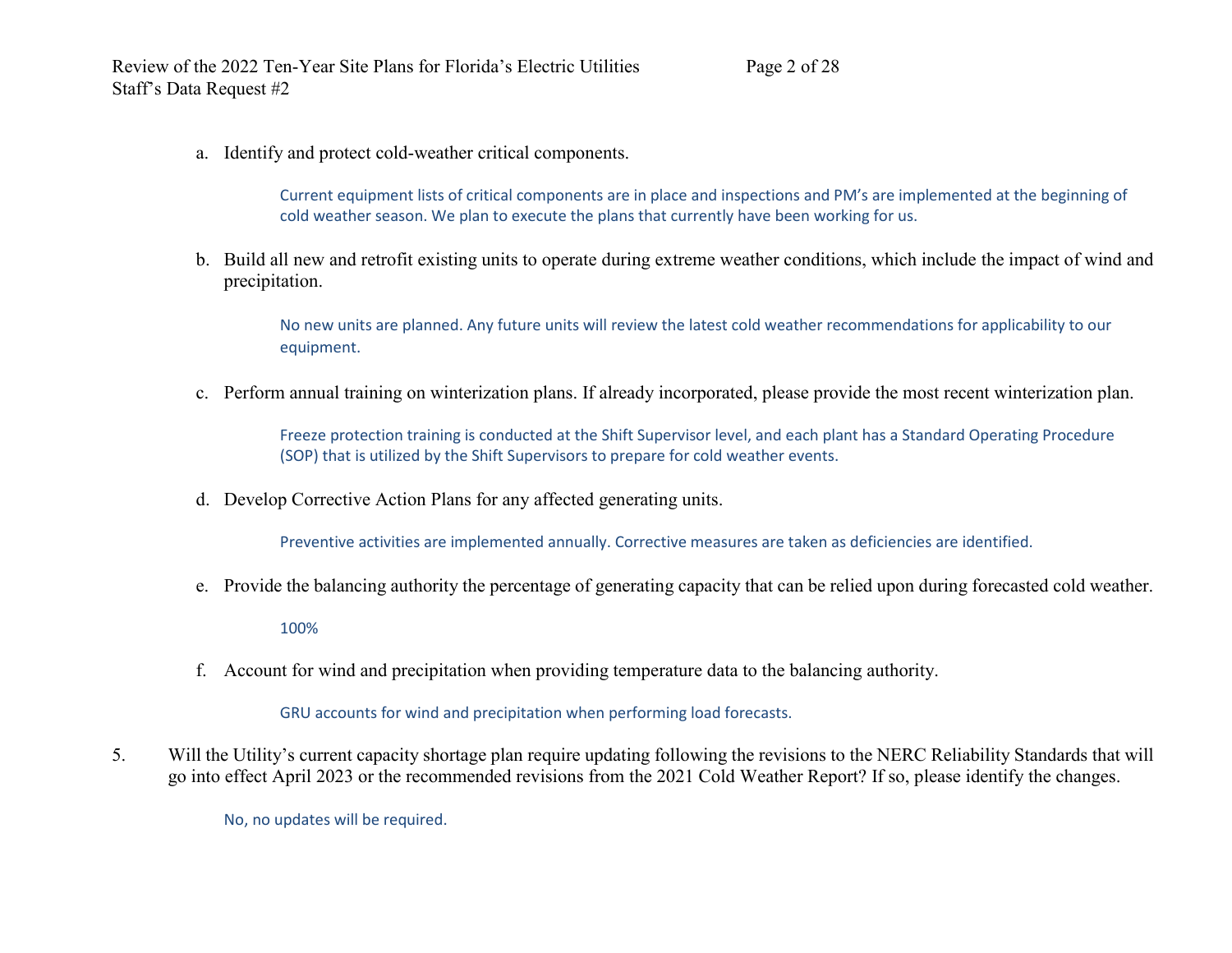- 6. For your generating units, please and provide the following information:
	- a. Identify any generating unit that has been winterized and describe the winterization activities that have been completed for each.

Original plant designs were made for anticipated cold weather at the site location. Since construction, we have procedures in place that have checklists for preparation to ensure we have winterized items that are subject to adverse performance in cold weather. These include items such as heat lamps on instrumentation, blanketing around air compressed systems, running water in stagnant pipes. We test run peaking equipment to identify any issues for starting. We have several units with dual fuel capability, so we ensure the backup fuel systems are fully operational. Any events that cause a loss of generation or derate is considered an incident and those are fully investigated, and root causes addressed which could include updating the checklist procedures.

b. Identify any generating unit that still requires winterization and describe the winterization activities to be completed for each.

#### None identified

c. Identify any generating units the Utility does not intend to winterize and explain why.

#### None identified

7. Please list and describe all winterization activities the Utility has completed or intends to complete for its natural gas infrastructure. If none, please explain why.

> An operational procedure change was made. The pilots for the heaters at the city gate stations regulators were changed to continual use. Their operation before was weather dependent. In some cases, a pilot failure would occur rending the heater malfunctioning. With the large pressure drop across the regulators, the regulators would tend to have icing occur. A crew would be required to manually de-ice in that situation. The pilots are specifically inspected as part of the gate station normal inspections.

No other winterization activities were made. As part of our typical system improvements, we assess areas where system looping of gas mains may provide pressure stabilization in case of low-pressure events caused by higher-than-normal volume consumption.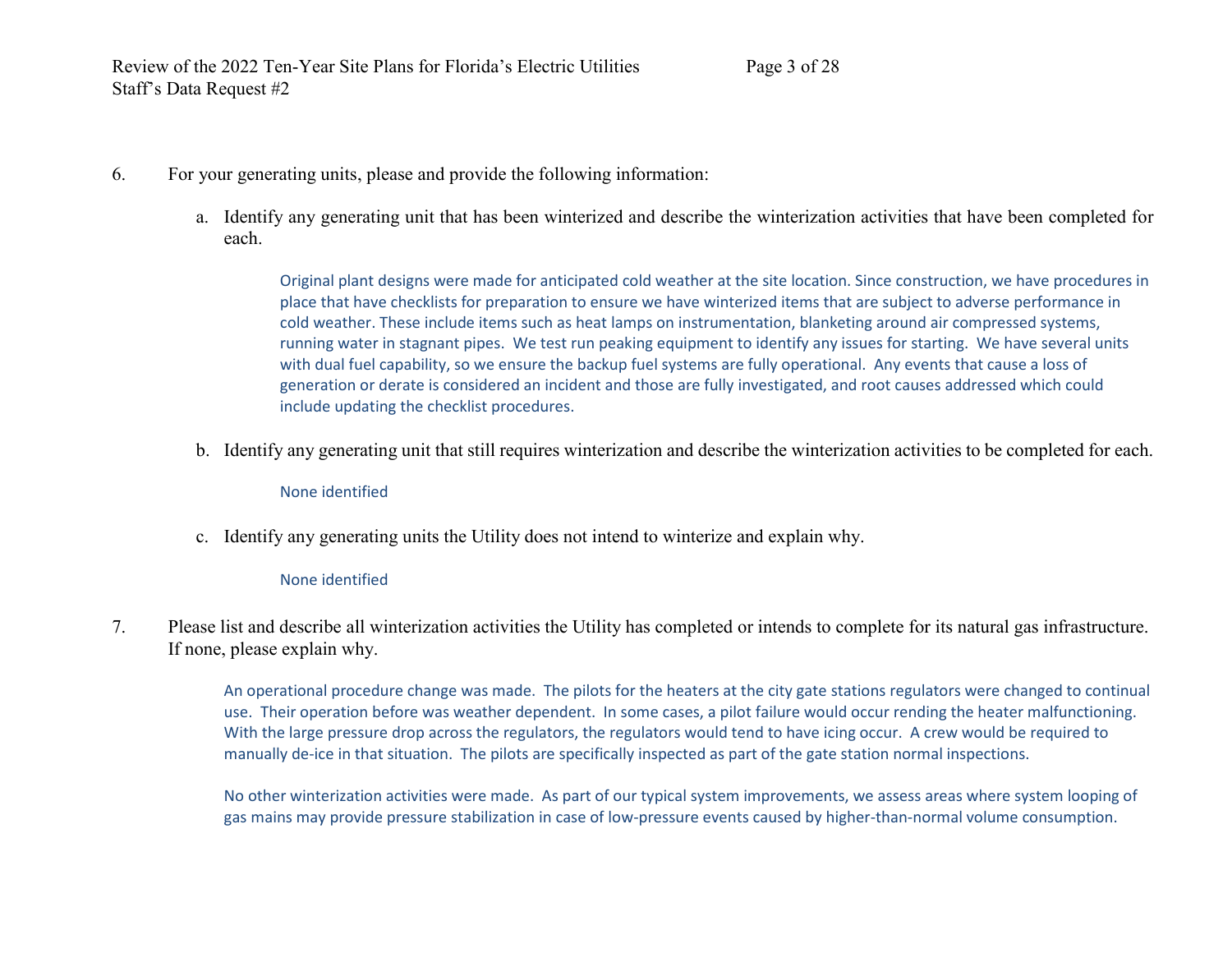8. Please identify any generating units that have experienced forced outages or derates due to cold weather conditions within the last ten-year period.

| <b>UNIT</b>    | <b>Date</b>     | Event                | Reason           |
|----------------|-----------------|----------------------|------------------|
| <b>JRK CC1</b> | January 7, 2014 | <b>Forced Outage</b> | Low Gas Pressure |

a. Please explain if these generating units have had corrective action plans developed for the identified equipment. If so, what has been done to evaluate whether the corrective action plan applies to similar equipment for other generating units in the Utility's generating fleet.

A plan was developed that proactively monitors the gas header PSI and shifts units to alternate fuels before gas header limits are reached.

- 9. Please identify each of the Utility's generating units that have dual fuel capabilities. As part of this response, please provide the following for each applicable generating unit.
	- a. Generating unit name and location.

| Deerhaven Unit #1 (DH1)               | 10001 NW 13 <sup>th</sup> St. Gainesville, FL 32653 |
|---------------------------------------|-----------------------------------------------------|
| Deerhaven Unit #2 (DH2)               | 10001 NW 13 <sup>th</sup> St. Gainesville, FL 32653 |
| Deerhaven Combustion Turbine #1 (CT1) | 10001 NW 13 <sup>th</sup> St. Gainesville, FL 32653 |
| Deerhaven Combustion Turbine #2 (CT2) | 10001 NW 13th St. Gainesville, FL 32653             |

b. Net capacity by seasonal peak (Summer/Winter).

|                              | <b>Summer</b> | <b>Winter</b> |
|------------------------------|---------------|---------------|
| Deerhaven Unit #1 (DH1)      | 76            | 76            |
| Deerhaven Unit #2 (DH2)      | 228           | 228           |
| Deerhaven Combustion Turbine | 17.5          |               |
| #1 (CT1)                     |               |               |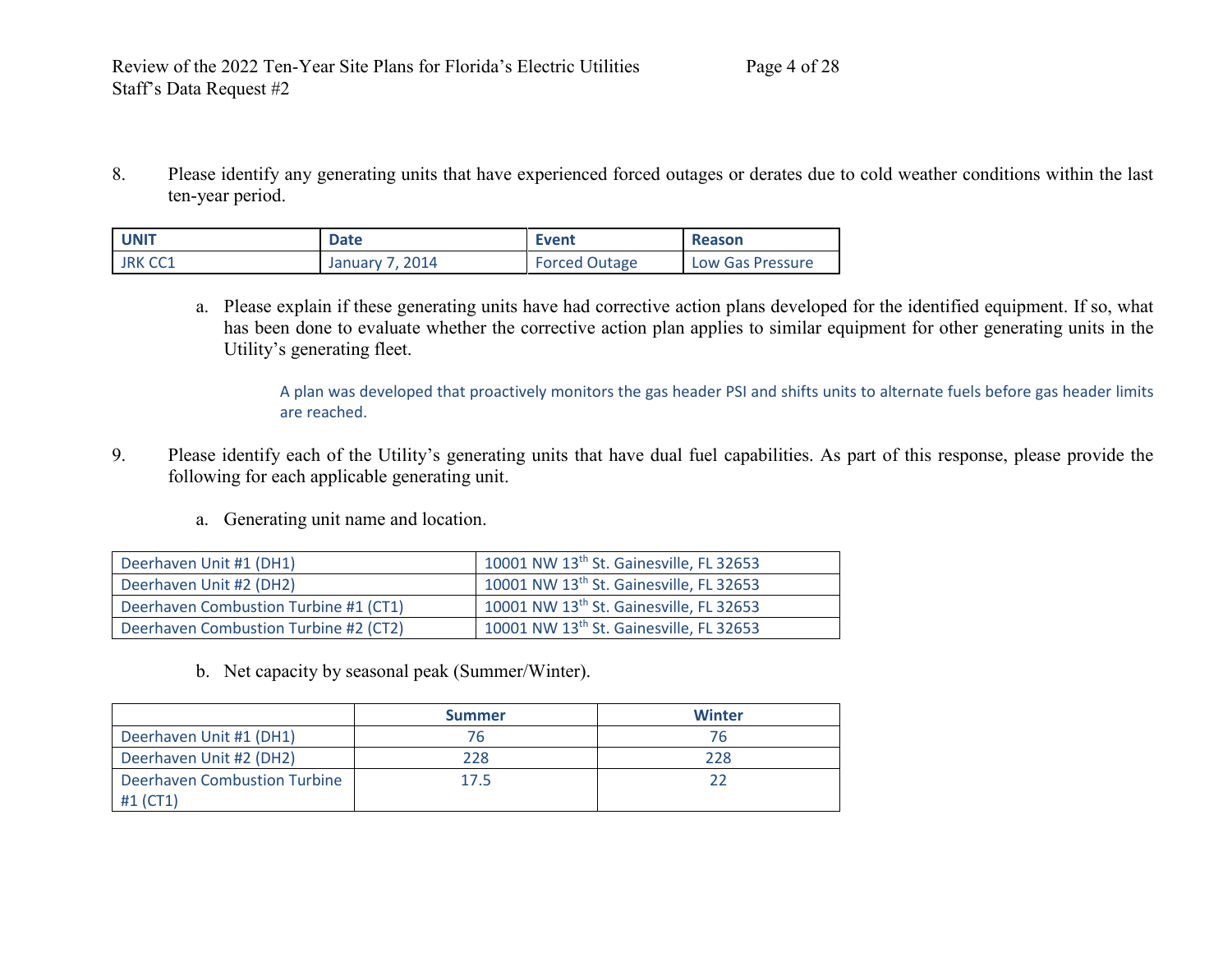| Deerhaven Combustion Turbine | . <i>. .</i> . |  |
|------------------------------|----------------|--|
| ᅲᄼ                           |                |  |

### c. Whether fuel switching derates/uprates the unit (and if so, by what amount).

| Deerhaven Unit #1 (DH1)               | 6 MW derate |
|---------------------------------------|-------------|
| Deerhaven Unit #2 (DH2)               | N/A         |
| Deerhaven Combustion Turbine #1 (CT1) | N/A         |
| Deerhaven Combustion Turbine #2 (CT2) | N/A         |

## d. Primary and secondary fuel type and sources.

|                                       | <b>Primary Fuel / Secondary Fuel</b> |
|---------------------------------------|--------------------------------------|
| Deerhaven Unit #1 (DH1)               | natural gas / #6 fuel oil            |
| Deerhaven Unit #2 (DH2)               | natural gas / coal                   |
| Deerhaven Combustion Turbine #1 (CT1) | natural gas / diesel                 |
| Deerhaven Combustion Turbine #2 (CT2) | natural gas / diesel                 |

#### e. Number of days the generating unit could operate at full load using the secondary fuel source.

| Deerhaven Unit #1 (DH1)               | 3.9                                |
|---------------------------------------|------------------------------------|
| Deerhaven Unit #2 (DH2)               | -20                                |
| Deerhaven Combustion Turbine #1 (CT1) | 14.5 for CT1 or 7.25 for CT1 & CT2 |
| Deerhaven Combustion Turbine #2 (CT2) | 14.5 for CT1 or 7.25 for CT1 & CT2 |

## f. Amount of time required to switch to secondary fuel.

| Deerhaven Unit #1 (DH1)               | $^{\sim}$ 12 h |
|---------------------------------------|----------------|
| Deerhaven Unit #2 (DH2)               | $\sim$ 2 h     |
| Deerhaven Combustion Turbine #1 (CT1) | $<$ 5 min      |
| Deerhaven Combustion Turbine #2 (CT2) | $< 5$ min      |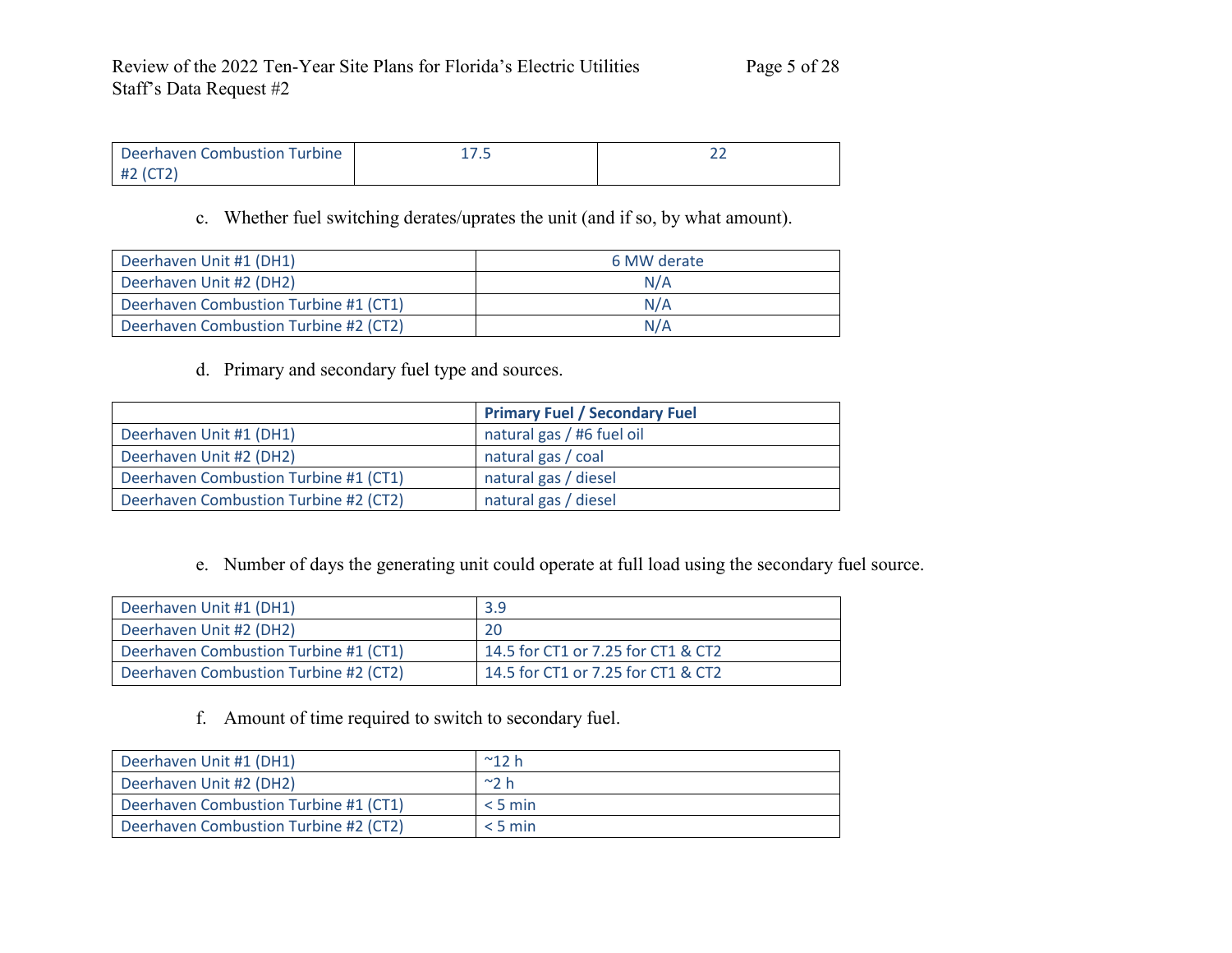10. Please identify how many alerts and advisories, due to cold weather, have been issued within the last ten-year period, and describe each event that led to the issuance of each alert/advisory.

|       | <b>Number</b> |
|-------|---------------|
|       | of Alert      |
| Month | Days          |

| $Jan-22$     | 6 | 1/18, 1/23, 1/24, 1/28, 1/29 & 1/30 - forecasted freezing temps in northern FL.  |
|--------------|---|----------------------------------------------------------------------------------|
| <b>Total</b> | 6 |                                                                                  |
|              |   |                                                                                  |
| Feb-21       | 6 | 2/2, 2/3, 2/15, 2/16, 2/17 & 2/18 - forecasted freezing temps in northern FL.    |
| <b>Total</b> | 6 |                                                                                  |
|              |   |                                                                                  |
| Dec-20       | 5 | 12/1, 12/7, 12/8, 12/17 & 12/26 - forecasted freezing temps in northern FL.      |
| <b>Total</b> | 5 |                                                                                  |
|              |   |                                                                                  |
|              |   | 1/17 - FGT line-pack is below target levels; near freezing temps forecast; 1/20, |

| $Jan-19$     | 5 |
|--------------|---|
| <b>Total</b> | 5 |

| 1/17 - FGT line-pack is below target levels; near freezing temps forecast; 1/20,                    |
|-----------------------------------------------------------------------------------------------------|
| $1/21$ , $1/28$ & 1,29 - near freezing forecast in northern FL; $1/18$ , $1/19$ , $1/24$ , $1/25$ , |
| 1/26 & 1/27 Potential Overage Alert freezing temps forecasted in FL                                 |
|                                                                                                     |

| $Jan-18$     | 11 |
|--------------|----|
| Dec-18       |    |
| <b>Total</b> | 11 |

1/1, 1/2, 1/3, 1/4, 1/5, 1/7, 1/13, 1/14, 1/16, 1/17, & 1/19 - near freezing forecast in northern FL; 1/11 & 1/12 & 1/15 Potential Overage Alert - below freezing temps 12/11 Potential Overage Alert - freezing temps forecasted in northern FL

| $Jan-17$     | 1/8 freezing temps are forecasted in northern FL; 1/6 Potential Overage Alert -<br>below freezing temps forecasted in northern FL<br>12/8, 12/11 & 12/31 - freezing temps are forecasted in northern FL; 12/9 & 12/31- |
|--------------|------------------------------------------------------------------------------------------------------------------------------------------------------------------------------------------------------------------------|
| Dec-17       | Potential Overage Alert - freezing temps forecasted in FL                                                                                                                                                              |
| <b>Total</b> |                                                                                                                                                                                                                        |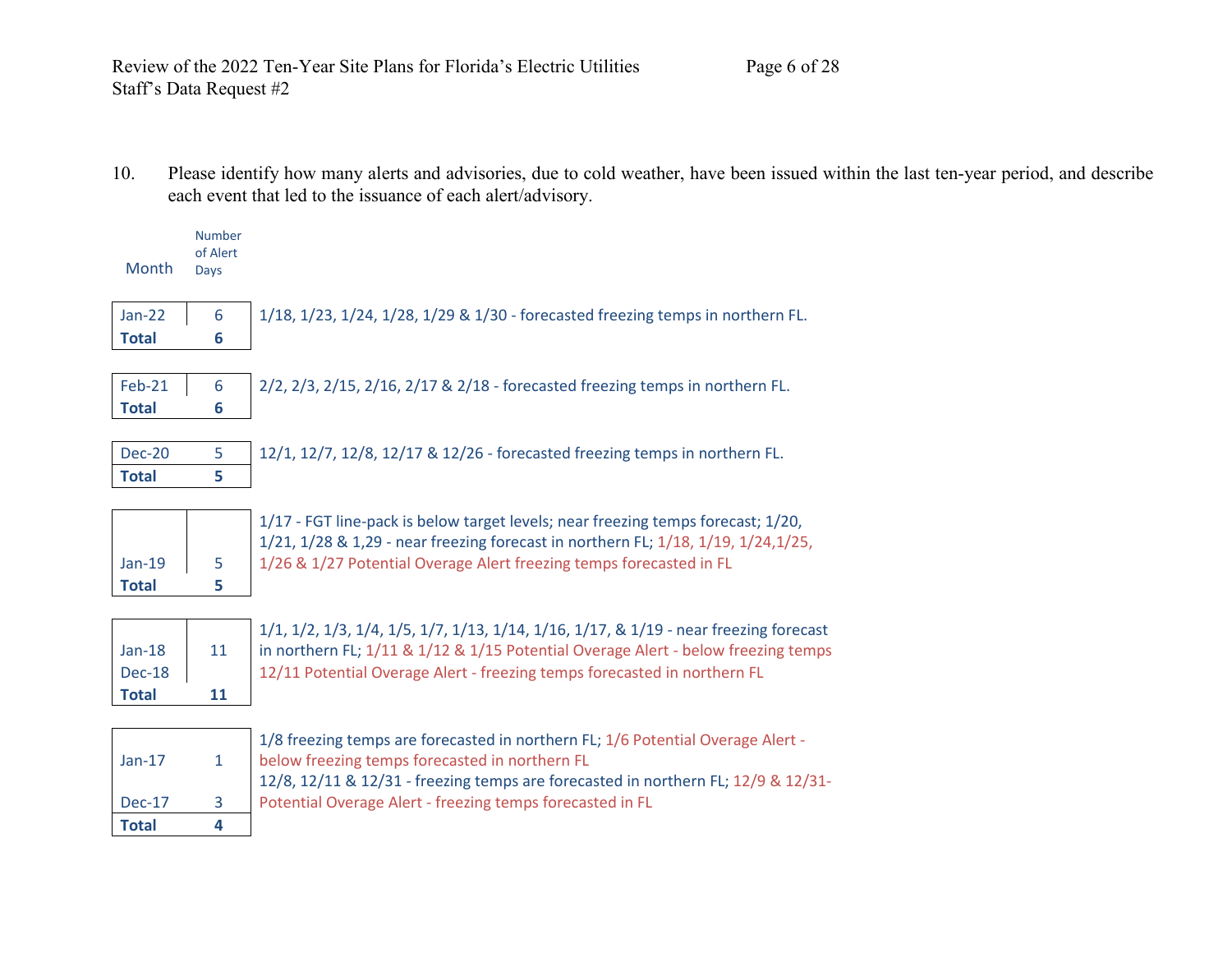| Page 7 of 28 |  |  |
|--------------|--|--|
|              |  |  |

|          |                 | 1/11, 1/12, 1/13, 1/18, 1/19, 1/20, 1/22, 1/23, 1/24 & 1/25 - near freezing forecast |
|----------|-----------------|--------------------------------------------------------------------------------------|
| Jan-16   | 10 <sup>1</sup> | l in northern FL                                                                     |
| $Feb-16$ |                 | $\frac{1}{2}$ 2/7, 2/8, 2/10 & 2/11 - near freezing forecast in northern FL          |
| Total    |                 |                                                                                      |

|              | $1/7$ , 1/8, 1/16, 1/27, 1/28, 1/29 - near freezing forecast in northern FL; 1/6 |
|--------------|----------------------------------------------------------------------------------|
| $Jan-15$     | Potential Overage Alert - freezing temps forecasted in northern FL               |
| Feb-15       | 2/2, 2/12, 2/18, 2/19, & 2/20 - near freezing forecast in northern FL            |
| <b>Total</b> |                                                                                  |

| Dec-14<br><b>Total</b> | 13 | northern FL                                                                                                                                                                  |
|------------------------|----|------------------------------------------------------------------------------------------------------------------------------------------------------------------------------|
|                        |    | 12/9 & 12/10 - Potential Overage Alert - near freezing temps forecasted in                                                                                                   |
| <b>Nov-14</b>          |    | 11/18 & 11/19 - near freezing temps forecasted in northern FL                                                                                                                |
| Feb-14                 |    | 2/13 - cold weather forecasted near freezing temps in northern FL                                                                                                            |
| $Jan-14$               | 10 | weather near freezing temps forecasted in FL                                                                                                                                 |
|                        |    | 1/4 freezing temps and line pack is low; 1/5, 1/6, 1/7, 1/8, 1/14, 1/15, 1/22, 1/23 &<br>1/29 - near freezing forecasted in northern FL; 1/21 Potential Overage Alert - cold |

|       | Feb-13 2 2/16/ and $2/17$ - low temps; daily lows at freezing or below |
|-------|------------------------------------------------------------------------|
| Total |                                                                        |

a. As part of this response, please indicate whether interruptible/curtailable customers were interrupted during each event, and if so, the duration of the interruption.

There were no interruptions to customers during this 10-year period.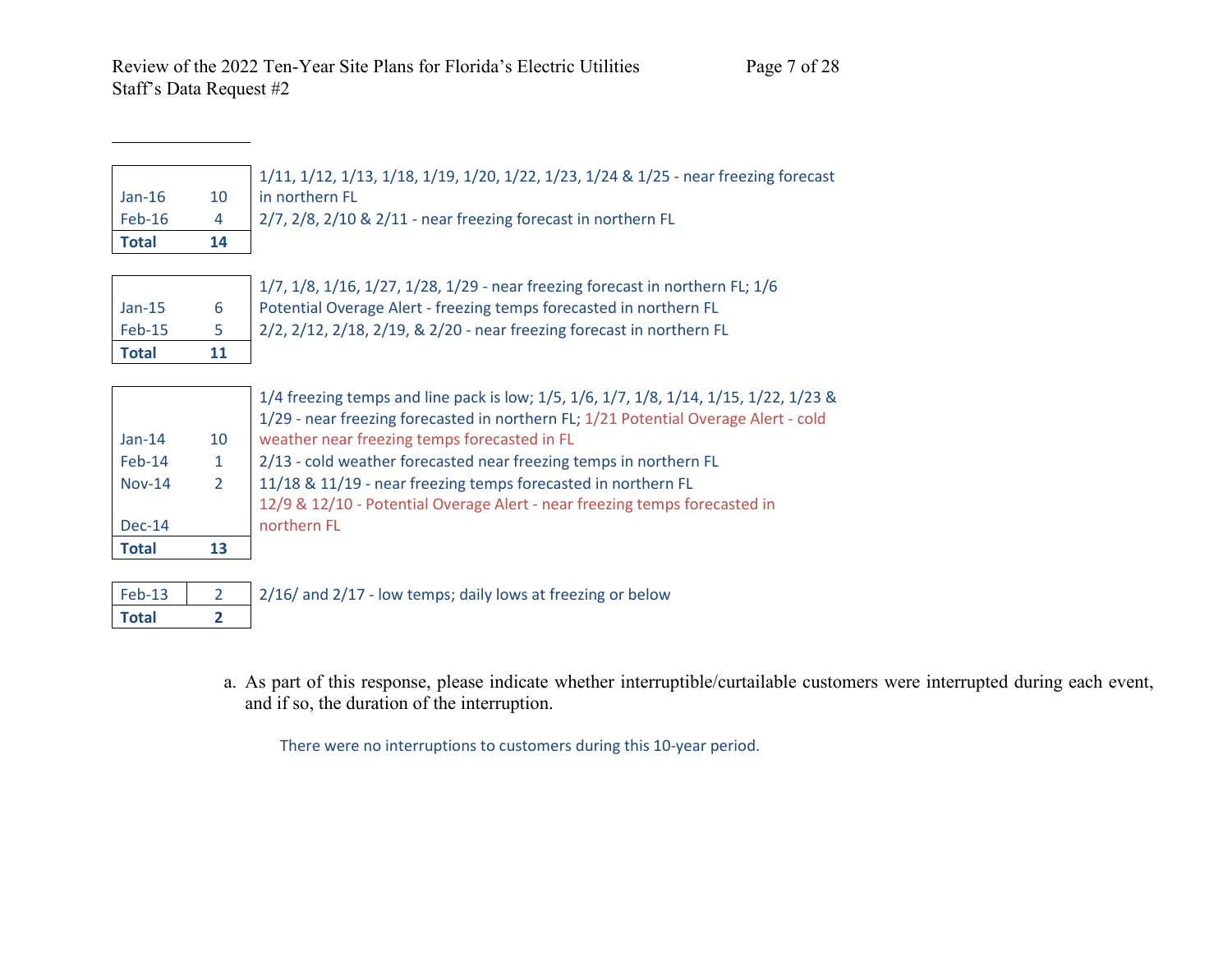11. Please identify the number of times the Utility has had to perform rolling blackouts within the last ten-year period. As part of this response, please provide the reason for each rolling blackout, how many megawatts were impacted, and the duration of each rolling blackout.

#### GRU has not had to perform rolling blackouts within the last ten-year period.

12. Please identify the total number of megawatts that can be controlled during rolling blackouts. As part of this response, please describe how this amount was determined, the priorities for interrupting firm load, and provide the anticipated duration between rolling blackouts.

> At GRU there are three priority load groups. Priority 1's are the most critical and Priority 3's are the least. Manual load shed circuits are not assigned to UFLS schemes, so that our UFLS protection remains available should frequency decline. There is approx. 121 MW of load in our UFLS process. All additional load can be shed manually. Our circuit outages are limited to no more than 60 – 90 minutes each circuit.

13. Please explain how the Utility coordinates with cogenerators, qualifying facilities, and other non-utility generators during cold weather events to maximize generating capacity. As part of this response, please explain how the Utility determines as-available energy prices if all available Utility assets are already dispatched.

> GRU does not own any co-generators. GRU utilizes a 3<sup>rd</sup> party marketer to manage any market transactions. If all available generation assets are dispatched, our avoided price would be based on the average cost of the online generation with additional capacity available.

14. Please list each form of communication (such as phone calls, text, utility website, social media, etc.) the Utility uses to inform customers of anticipated cold weather events. As part of this response, please provide a sample of such communications.

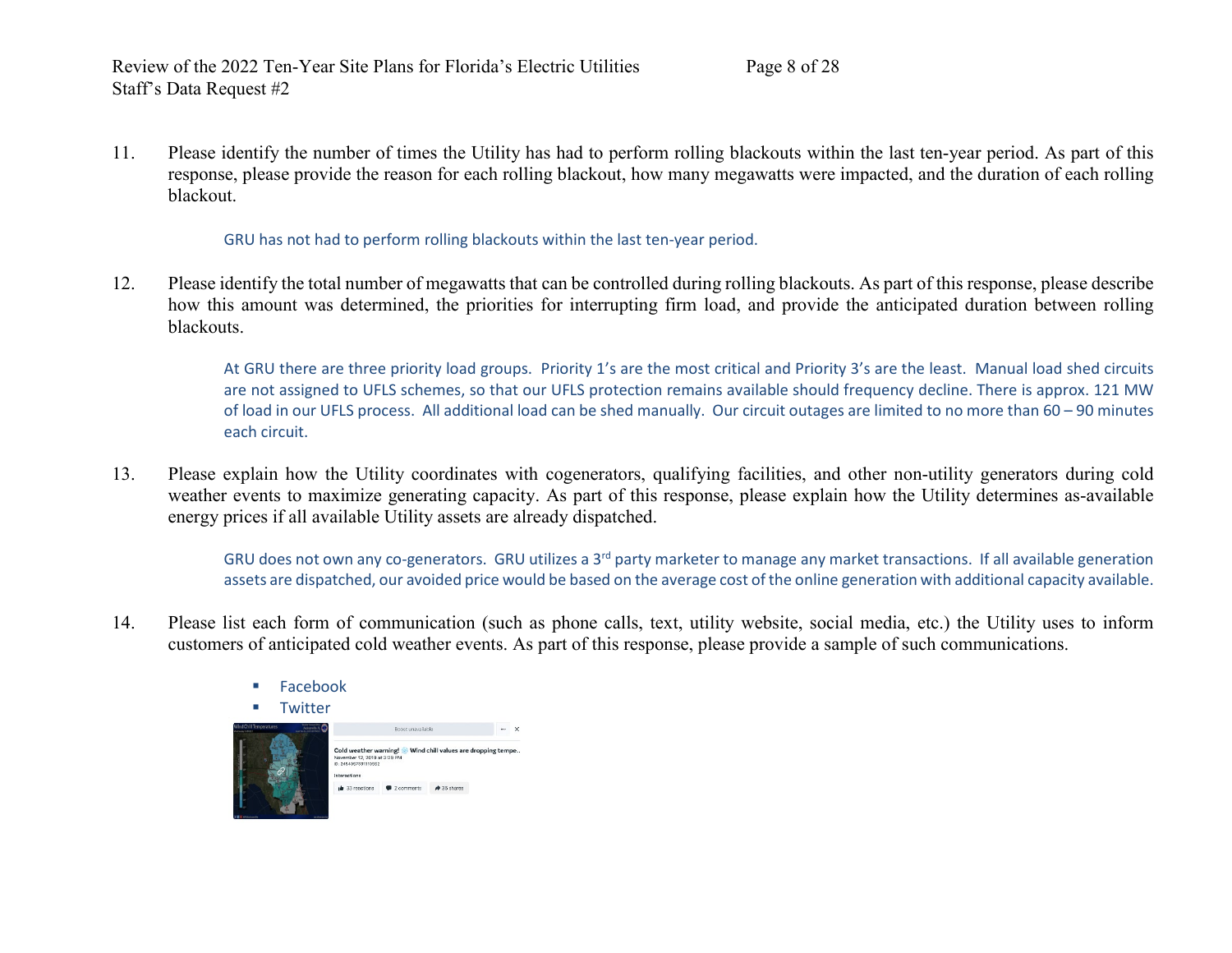A cold front should move through the northcentral Florida area this afternoon into early evening. The front will move to our south on Friday, reducing the chance for rain. It will reverse course and move back into our area early Saturday, bringing rain chances back up to ~50-60% pic.twitter.com/kXSV3j3HcL



- 15. Please refer to the Florida cold weather event from January 29-31, 2022 and provide the following for each day during the event.
	- a. Anticipated load forecast.
	- b. Anticipated operating reserve (with and without demand response).
	- c. Actual load, and if available, actual operating reserve.
	- d. Amount of customer outages due to cold weather that occurred, if any.
	- e. Amount of generating capacity derated or forced offline due to cold weather, if any. If forced outages occurred, identify each generating unit derated or forced offline, and the cause of the derating or forced outage, if known.
	- f. Whether demand response and/or interruptible/curtailable assets were activated. If so, please identify which programs, the number of customers interrupted, the amount of capacity interrupted, and the frequency of interruptions.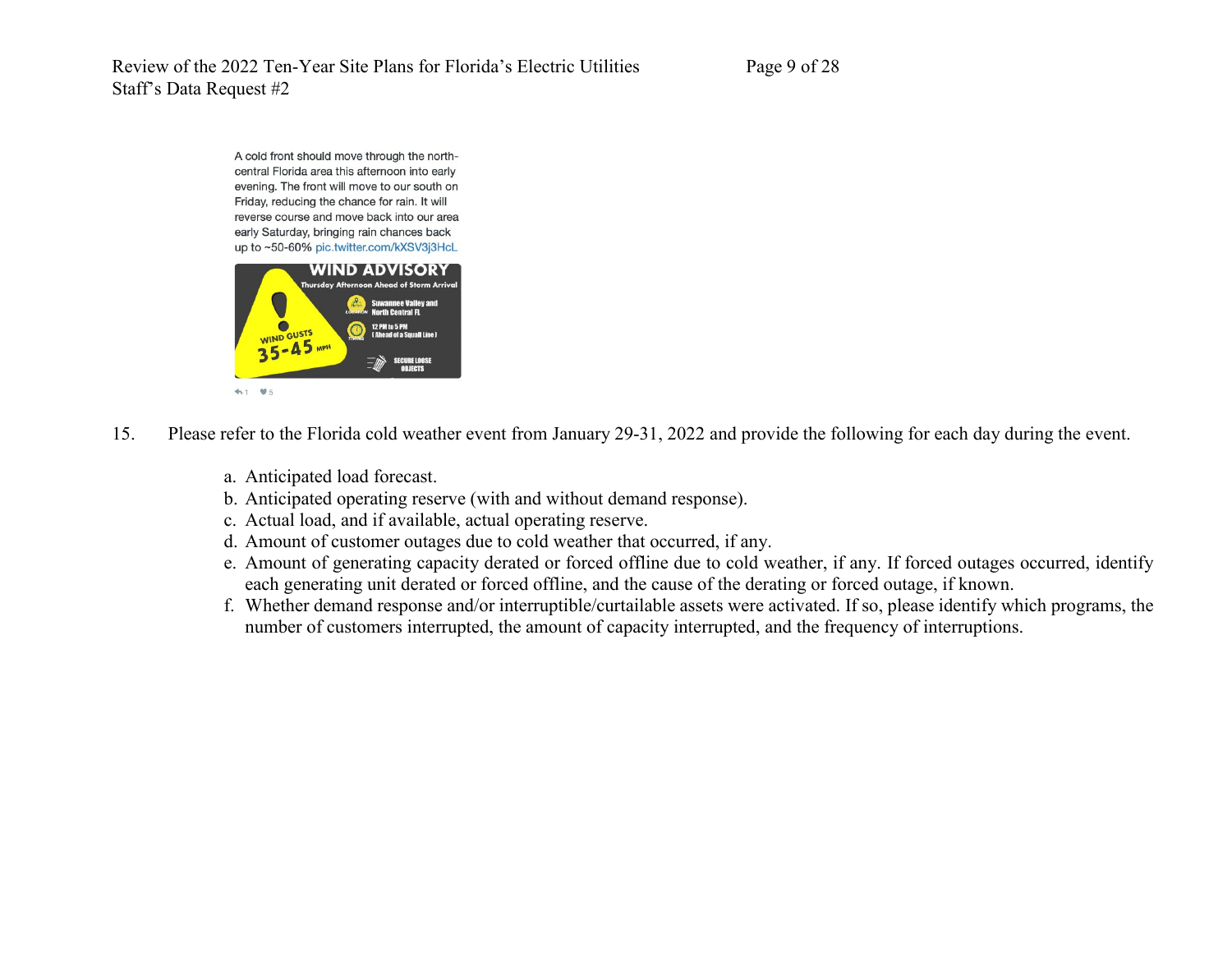## Review of the 2022 Ten-Year Site Plans for Florida's Electric Utilities Page 10 of 28 Staff's Data Request #2

| Date | <b>Type</b>                                                      |                                           |     |     | 4   |     | 6   |     | я   | -9  | 10  | 11  | 12  | 13  | 14  | 15  | 16  | 17  | 18  | 19  | 20  | 21  | 22  | 23  | 24  |
|------|------------------------------------------------------------------|-------------------------------------------|-----|-----|-----|-----|-----|-----|-----|-----|-----|-----|-----|-----|-----|-----|-----|-----|-----|-----|-----|-----|-----|-----|-----|
|      | 1/29/2022 LOAD_FORECAST                                          | 205                                       | 206 | 215 | 225 | 245 | 280 | 330 | 350 | 358 | 348 | 330 | 310 | 293 | 280 | 265 | 260 | 270 | 295 | 330 | 345 | 360 | 358 | 350 | 340 |
|      | 1/29/2022 ANTICIPATED_OPERATING RESERVES*                        | 239                                       | 239 | 239 | 232 | 212 | 177 | 127 | 107 | 99  | 109 | 127 | 147 | 164 | 177 | 192 | 197 | 187 | 162 | 127 | 112 | 97  | 99  | 107 | 117 |
|      | 1/29/2022 ACTUAL_LOAD                                            | 204                                       | 202 | 203 | 207 | 214 | 225 | 242 | 258 | 271 | 274 | 271 | 265 | 256 | 244 | 234 | 230 | 236 | 254 | 277 | 290 | 294 | 297 | 295 | 293 |
|      | 1/29/2022 CUSTOMER_OUTAGES                                       | N/A - 0 Customer Outages                  |     |     |     |     |     |     |     |     |     |     |     |     |     |     |     |     |     |     |     |     |     |     |     |
|      | 1/29/2022 GENERATING CAPACITY FORCED OFFLINE DUE TO COLD WEATHER | N/A - Nothing offline due to cold weather |     |     |     |     |     |     |     |     |     |     |     |     |     |     |     |     |     |     |     |     |     |     |     |
|      | 1/29/2022 DEMAND RESPONSE ACTIVATED                              | N/A                                       |     |     |     |     |     |     |     |     |     |     |     |     |     |     |     |     |     |     |     |     |     |     |     |
|      |                                                                  |                                           |     |     |     |     |     |     |     |     |     |     |     |     |     |     |     |     |     |     |     |     |     |     |     |
| Date | <b>Type</b>                                                      |                                           |     |     |     |     |     |     |     |     | 10  | 11  | 12  | 13  | 14  | 15  | 16  | 17  | 18  | 19  | 20  | 21  | 22  | 23  | 24  |
|      | 1/30/2022 LOAD_FORECAST                                          | 320                                       | 318 | 323 | 332 | 345 | 360 | 375 | 385 | 376 | 353 | 335 | 314 | 290 | 269 | 256 | 254 | 259 | 279 | 307 | 315 | 318 | 317 | 290 | 290 |
|      | 1/30/2022 ANTICIPATED_OPERATING RESERVES*                        | 137                                       | 139 | 134 | 125 | 112 | 97  | 82  | 72  | 81  | 104 | 122 | 143 | 167 | 188 | 201 | 203 | 198 | 178 | 150 | 142 | 139 | 140 | 167 | 167 |
|      | 1/30/2022 ACTUAL LOAD                                            | 291                                       | 290 | 291 | 295 | 302 | 310 | 324 | 335 | 340 | 319 | 291 | 267 | 248 | 231 | 220 | 215 | 220 | 235 | 257 | 265 | 266 | 259 | 252 | 244 |
|      | 1/30/2022 CUSTOMER_OUTAGES                                       | N/A - 0 Customer Outages                  |     |     |     |     |     |     |     |     |     |     |     |     |     |     |     |     |     |     |     |     |     |     |     |
|      | 1/30/2022 GENERATING CAPACITY FORCED OFFLINE DUE TO COLD WEATHER | N/A - Nothing offline due to cold weather |     |     |     |     |     |     |     |     |     |     |     |     |     |     |     |     |     |     |     |     |     |     |     |
|      | 1/30/2022 DEMAND RESPONSE ACTIVATED                              | N/A                                       |     |     |     |     |     |     |     |     |     |     |     |     |     |     |     |     |     |     |     |     |     |     |     |
|      |                                                                  |                                           |     |     |     |     |     |     |     |     |     |     |     |     |     |     |     |     |     |     |     |     |     |     |     |
| Date | <b>Type</b>                                                      |                                           |     |     |     |     |     |     |     |     | 10  | 11  | 12  | 13  | 14  | 15  | 16  | 17  | 18  | 19  | 20  | 21  | 22  | 23  | 24  |
|      | 1/31/2022 LOAD_FORECAST                                          | 283                                       | 281 | 280 | 279 | 286 | 307 | 340 | 350 | 334 | 311 | 284 | 257 | 232 | 214 | 205 | 206 | 212 | 230 | 257 | 265 | 264 | 255 | 236 | 218 |
|      | 1/31/2022 ANTICIPATED_OPERATING RESERVES*                        | 174                                       | 176 | 177 | 178 | 171 | 150 | 117 | 107 | 123 | 146 | 173 | 200 | 225 | 239 | 239 | 239 | 239 | 227 | 200 | 192 | 193 | 202 | 219 | 235 |
|      | 1/31/2022 ACTUAL_LOAD                                            | 236                                       | 229 | 228 | 231 | 239 | 256 | 284 | 300 | 292 | 263 | 235 | 215 | 203 | 194 | 188 | 188 | 193 | 204 | 222 | 227 | 223 | 215 | 205 | 194 |
|      | 1/31/2022 CUSTOMER_OUTAGES                                       | N/A - 0 Customer Outages                  |     |     |     |     |     |     |     |     |     |     |     |     |     |     |     |     |     |     |     |     |     |     |     |
|      | 1/31/2022 GENERATING CAPACITY FORCED OFFLINE DUE TO COLD WEATHER | N/A - Nothing offline due to cold weather |     |     |     |     |     |     |     |     |     |     |     |     |     |     |     |     |     |     |     |     |     |     |     |
|      | 1/31/2022 DEMAND RESPONSE ACTIVATED                              | N/A                                       |     |     |     |     |     |     |     |     |     |     |     |     |     |     |     |     |     |     |     |     |     |     |     |

16. Please refer to the Florida cold weather event from January 29-31, 2022. Please explain if any winterization plans were enacted during this time. If so, please describe what activities were involved.

Our normal cold weather procedures and preventive measures were enacted.

17. Please refer to the NERC 2021-2022 Winter Reliability Assessment, issued November 2021, for the following questions. Please provide load forecast and generation availability data provided to your regional entity for use in NERC's winter reliability assessment. As part of your response, explain how the data was derived and what assumptions were used.

|            | Min (MW)   | Peak<br>(MW) | <b>Energy (MWh)</b> |
|------------|------------|--------------|---------------------|
| Month/Year | <b>GRU</b> | <b>GRU</b>   | <b>GRU</b>          |
| 1/1/2021   | 140        | 355          | 154,853             |
| 2/1/2021   | 141        | 317          | 134,198             |
| 3/1/2021   | 135        | 289          | 141,720             |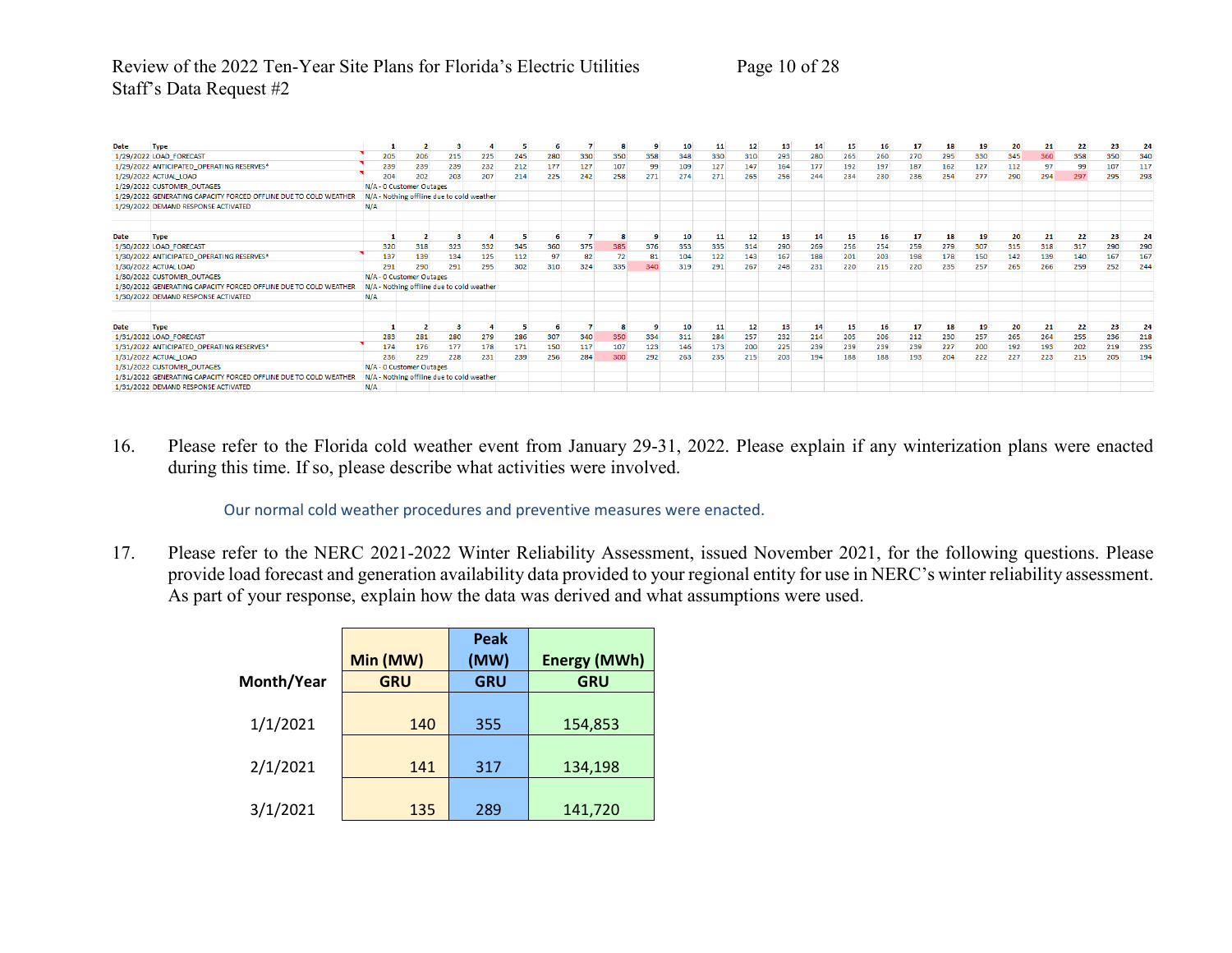| 4/1/2021  | 136 | 322 | 145,667 |
|-----------|-----|-----|---------|
| 5/1/2021  | 148 | 381 | 175,268 |
| 6/1/2021  | 167 | 416 | 189,689 |
| 7/1/2021  | 181 | 420 | 204,795 |
| 8/1/2021  | 184 | 425 | 208,184 |
| 9/1/2021  | 158 | 399 | 190,282 |
|           |     |     |         |
| 10/1/2021 | 143 | 351 | 164,029 |
| 11/1/2021 | 140 | 285 | 139,399 |
| 12/1/2021 | 143 | 308 | 149,270 |
| 1/1/2022  | 141 | 357 | 155,853 |
| 2/1/2022  | 142 | 319 | 135,065 |
| 3/1/2022  | 136 | 291 | 142,636 |
| 4/1/2022  | 128 | 302 | 136,412 |
| 5/1/2022  | 139 | 357 | 164,133 |
| 6/1/2022  | 157 | 390 | 177,637 |
| 7/1/2022  | 169 | 394 | 191,784 |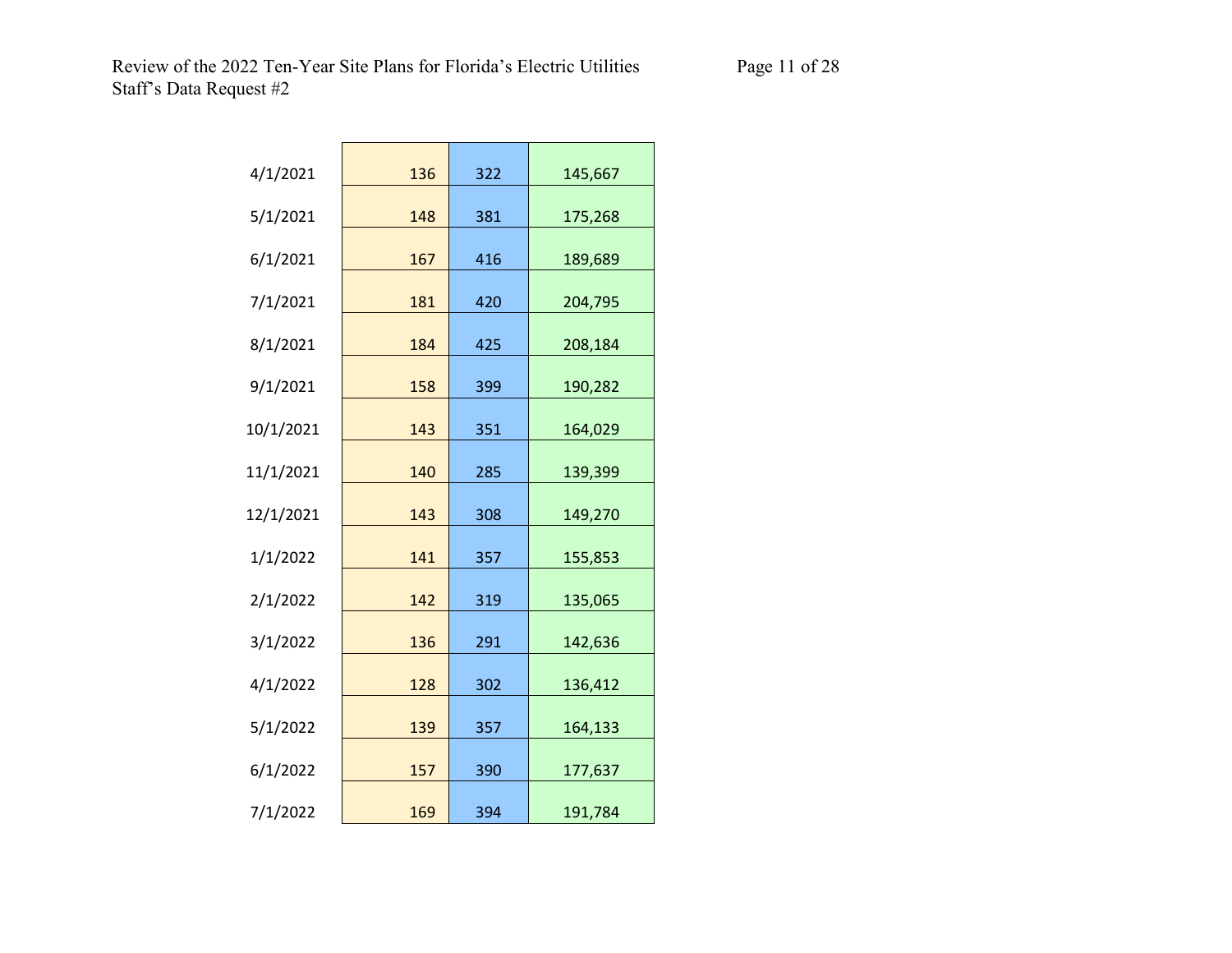| 8/1/2022  | 173 | 398 | 194,958 |
|-----------|-----|-----|---------|
| 9/1/2022  | 148 | 374 | 178,193 |
| 10/1/2022 | 134 | 328 | 153,608 |
| 11/1/2022 | 130 | 266 | 130,543 |
| 12/1/2022 | 132 | 284 | 139,787 |
| 1/1/2023  | 132 | 333 | 145,444 |
| 2/1/2023  | 132 | 298 | 126,044 |
| 3/1/2023  | 127 | 271 | 133,109 |
| 4/1/2023  | 128 | 302 | 136,816 |
| 5/1/2023  | 139 | 358 | 164,619 |
| 6/1/2023  | 157 | 390 | 178,163 |
| 7/1/2023  | 170 | 395 | 192,352 |
| 8/1/2023  | 173 | 399 | 195,535 |
| 9/1/2023  | 148 | 374 | 178,721 |
| 10/1/2023 | 134 | 330 | 154,062 |
| 11/1/2023 | 131 | 268 | 130,930 |
|           |     |     |         |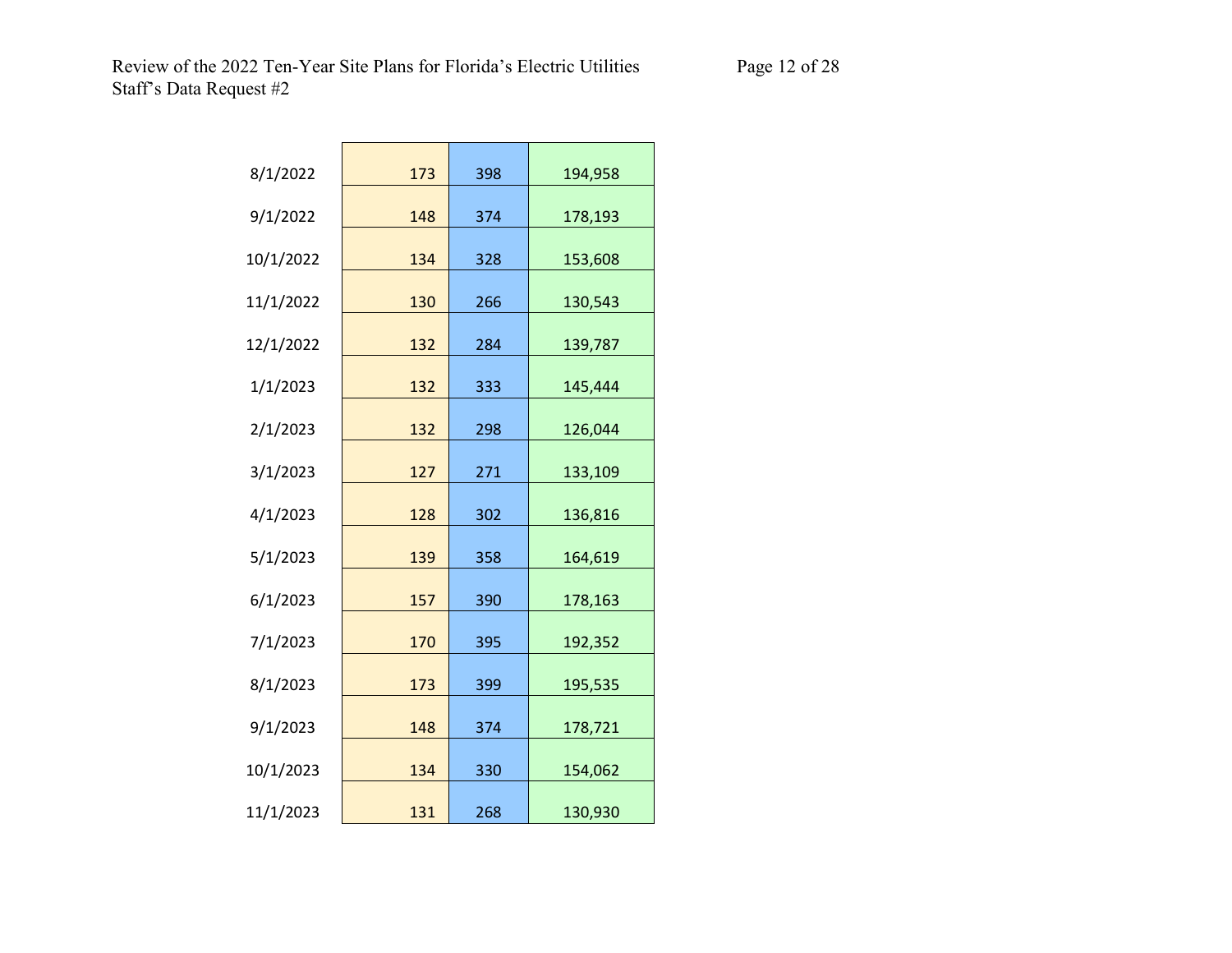| 12/1/2023 | 134 | 289 | 140,201 |
|-----------|-----|-----|---------|
| 1/1/2024  | 132 | 335 | 146,147 |
| 2/1/2024  | 128 | 289 | 126,653 |
| 3/1/2024  | 127 | 272 | 133,752 |
| 4/1/2024  | 128 | 304 | 137,477 |
| 5/1/2024  | 140 | 360 | 165,414 |
| 6/1/2024  | 158 | 392 | 179,024 |
| 7/1/2024  | 171 | 397 | 193,280 |
|           |     |     |         |
| 8/1/2024  | 174 | 401 | 196,479 |
| 9/1/2024  | 149 | 376 | 179,584 |
| 10/1/2024 | 135 | 331 | 154,806 |
| 11/1/2024 | 132 | 269 | 131,562 |
| 12/1/2024 | 135 | 290 | 140,878 |
| 1/1/2025  | 133 | 337 | 146,816 |
| 2/1/2025  | 134 | 300 | 127,234 |
| 3/1/2025  | 128 | 274 | 134,365 |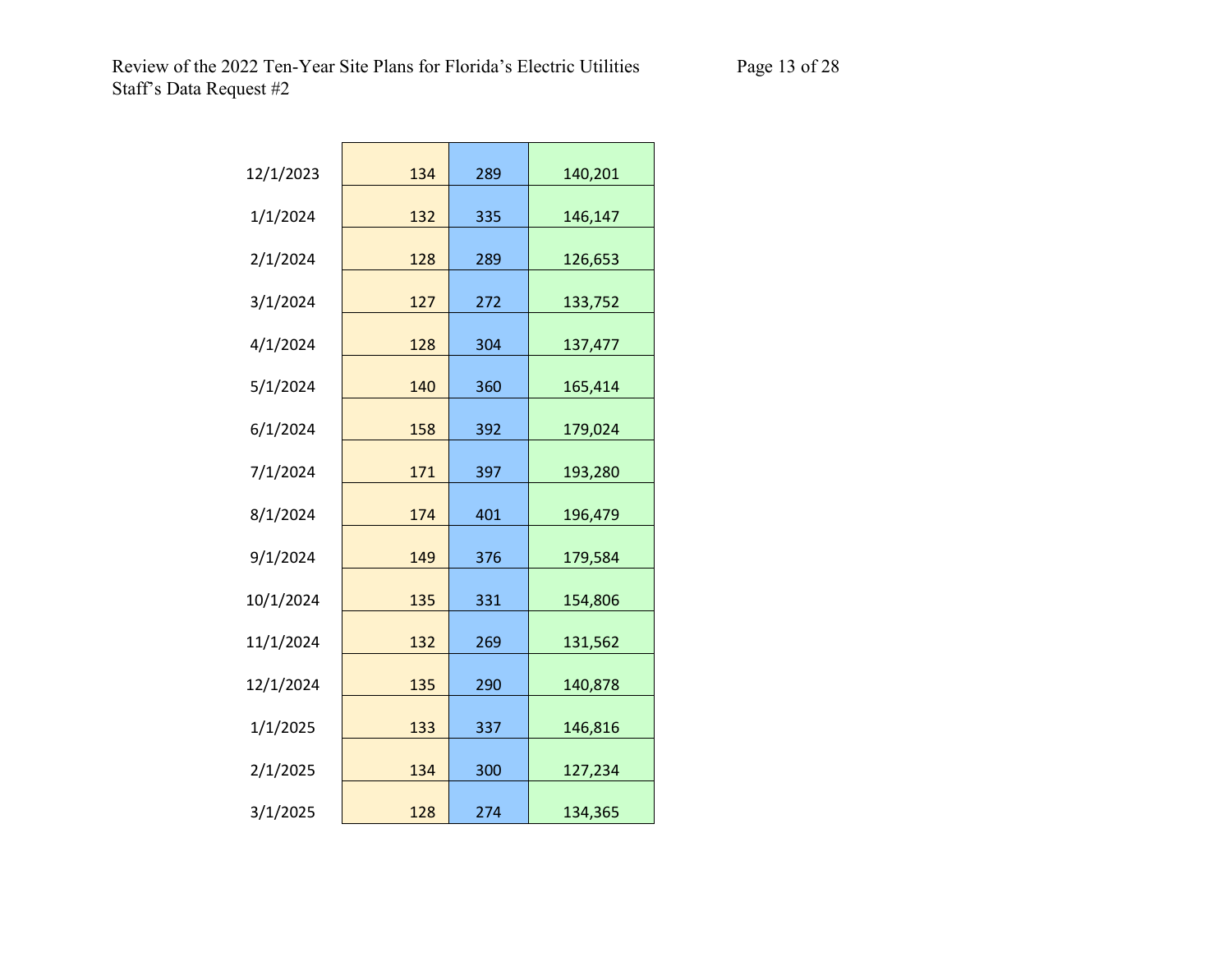| 4/1/2025  | 129 | 305 | 138,107 |
|-----------|-----|-----|---------|
| 5/1/2025  | 140 | 361 | 166,172 |
| 6/1/2025  | 159 | 394 | 179,844 |
| 7/1/2025  | 172 | 399 | 194,166 |
| 8/1/2025  | 175 | 403 | 197,380 |
| 9/1/2025  | 150 | 378 | 180,407 |
| 10/1/2025 | 136 | 333 | 155,516 |
|           |     |     |         |
| 11/1/2025 | 133 | 271 | 132,165 |
| 12/1/2025 | 135 | 292 | 141,524 |
| 1/1/2026  | 134 | 338 | 147,466 |
| 2/1/2026  | 134 | 302 | 127,797 |
| 3/1/2026  | 128 | 275 | 134,960 |
| 4/1/2026  | 130 | 306 | 138,718 |
| 5/1/2026  | 141 | 363 | 166,907 |
| 6/1/2026  | 159 | 396 | 180,640 |
| 7/1/2026  | 172 | 400 | 195,025 |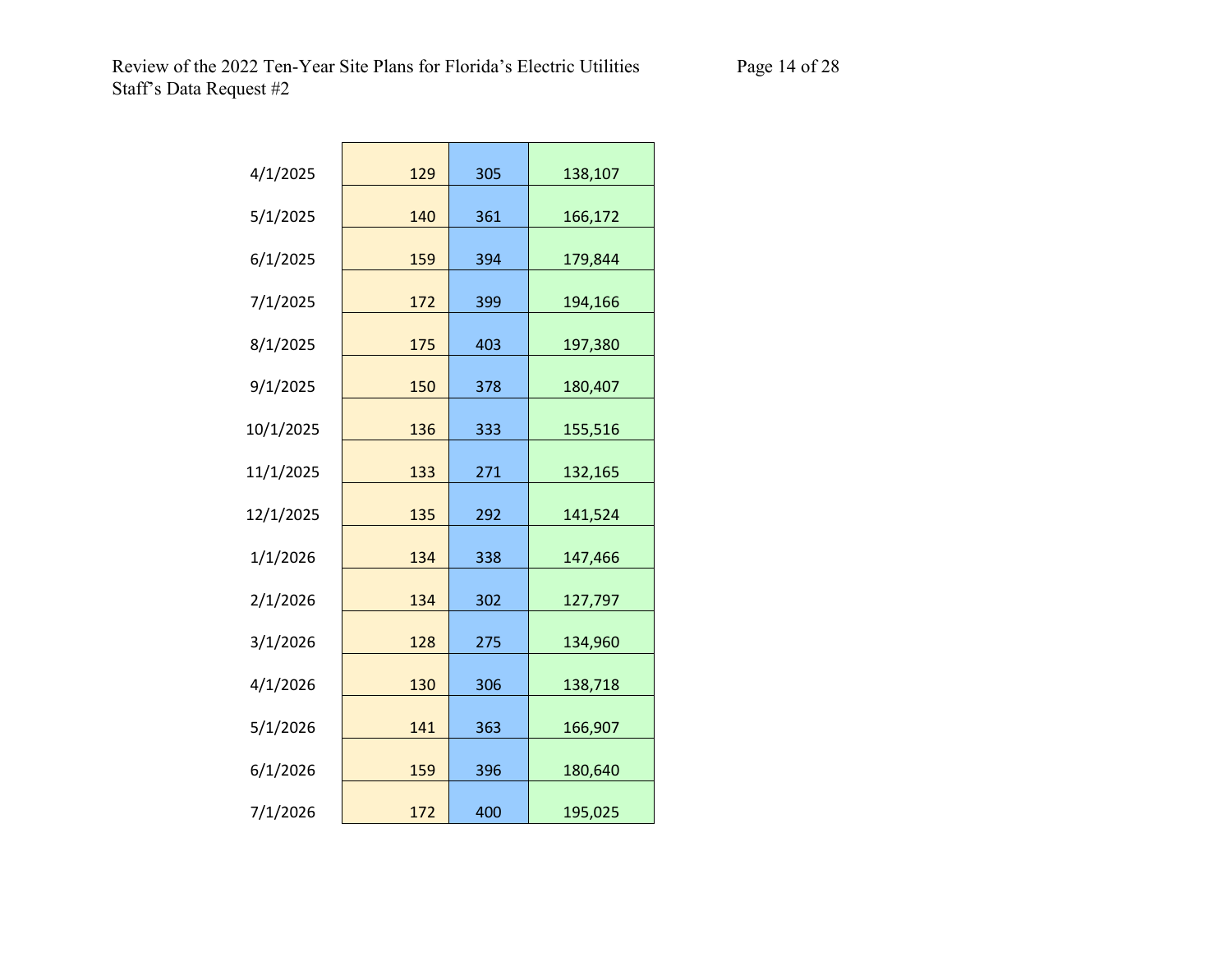| 176 | 405                                                  | 198,253                                       |
|-----|------------------------------------------------------|-----------------------------------------------|
| 150 | 380                                                  | 181,205                                       |
| 136 | 334                                                  | 156,204                                       |
| 133 | 272                                                  | 132,750                                       |
|     |                                                      | 142,150                                       |
|     |                                                      | 148,097                                       |
|     |                                                      | 128,344                                       |
|     |                                                      | 135,538                                       |
|     |                                                      | 139,312                                       |
|     |                                                      |                                               |
|     |                                                      | 167,622                                       |
|     |                                                      | 181,413                                       |
|     | 402                                                  | 195,860                                       |
| 176 | 406                                                  | 199,102                                       |
| 151 | 381                                                  | 181,981                                       |
| 137 | 336                                                  | 156,873                                       |
| 134 | 273                                                  | 133,318                                       |
|     | 136<br>134<br>135<br>129<br>130<br>142<br>160<br>173 | 293<br>340<br>303<br>276<br>308<br>365<br>398 |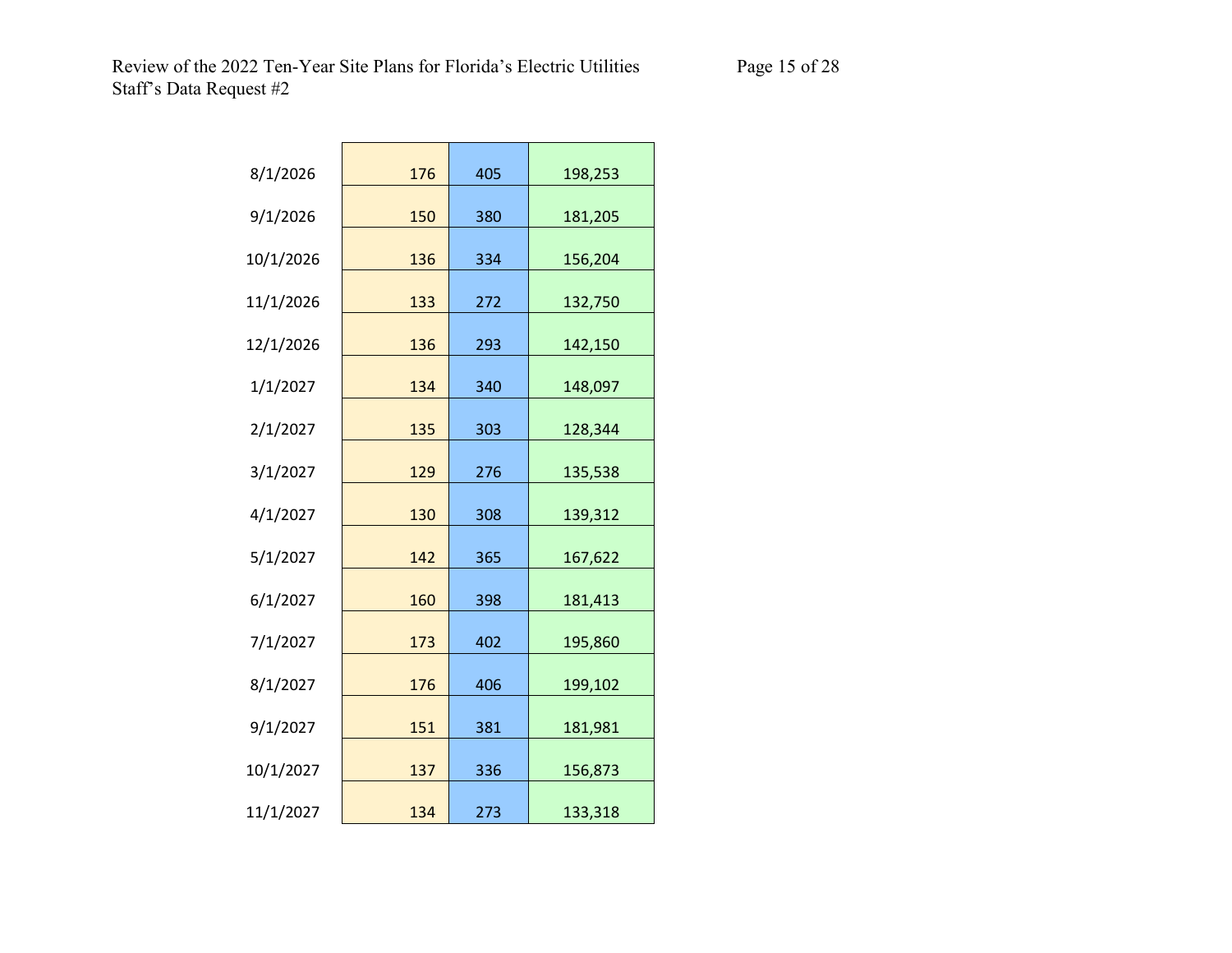| 136 | 294                                    | 142,758                                |
|-----|----------------------------------------|----------------------------------------|
| 135 | 341                                    | 148,712                                |
| 131 | 294                                    | 128,877                                |
| 130 | 277                                    | 136,100                                |
|     |                                        | 139,891                                |
|     |                                        | 168,318                                |
|     |                                        |                                        |
|     |                                        | 182,167                                |
| 174 | 404                                    | 196,674                                |
| 177 | 408                                    | 199,929                                |
| 152 | 383                                    | 182,736                                |
|     |                                        | 157,524                                |
|     |                                        | 133,872                                |
|     |                                        |                                        |
|     |                                        | 143,351                                |
| 135 | 342                                    | 149,302                                |
| 136 | 305                                    | 129,388                                |
| 130 | 278                                    | 136,640                                |
|     | 131<br>142<br>161<br>137<br>134<br>137 | 309<br>366<br>399<br>337<br>274<br>295 |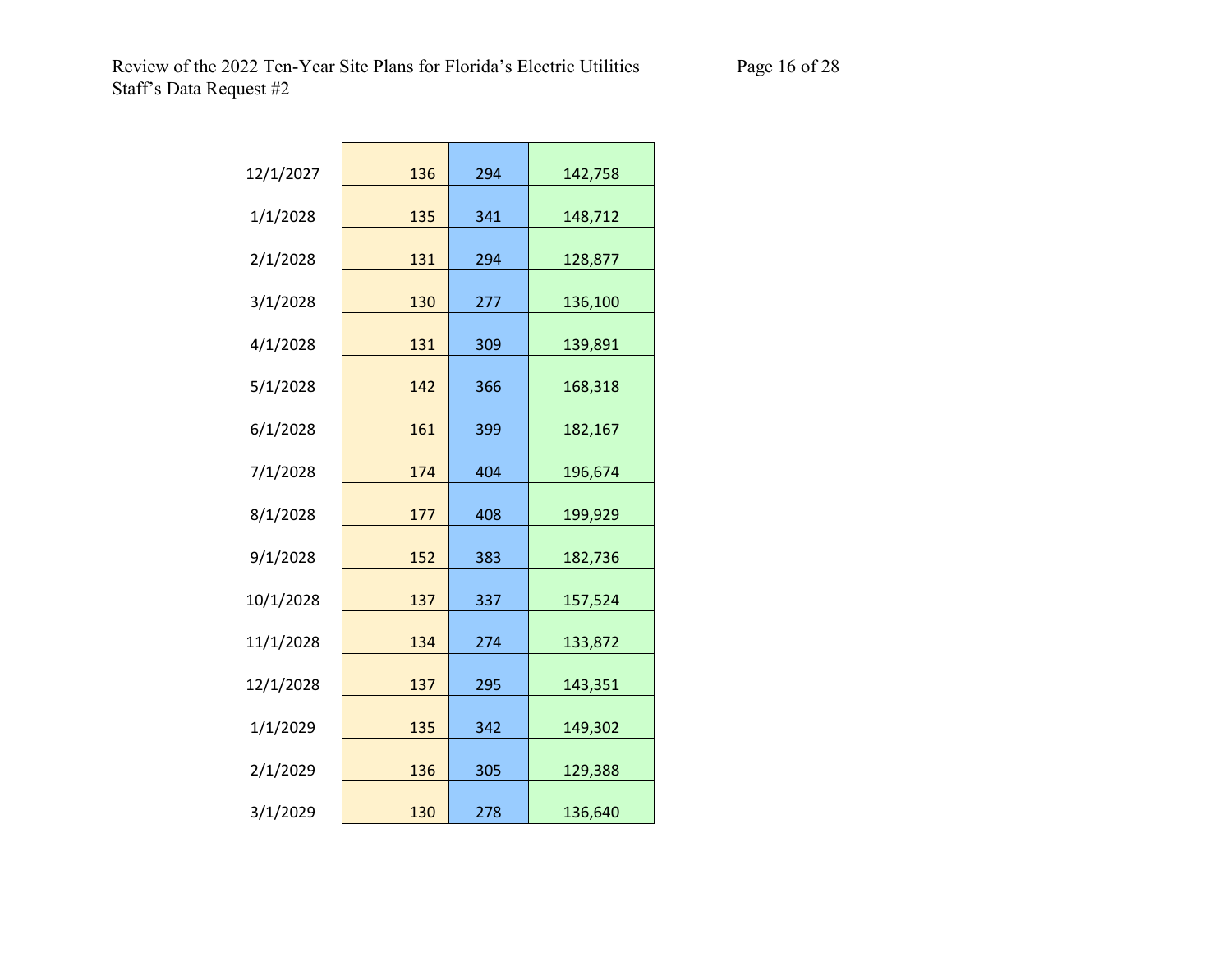| 4/1/2029  | 131 | 310 | 140,445 |
|-----------|-----|-----|---------|
| 5/1/2029  | 143 | 368 | 168,985 |
| 6/1/2029  | 161 | 401 | 182,889 |
| 7/1/2029  | 175 | 405 | 197,454 |
| 8/1/2029  | 178 | 410 | 200,722 |
| 9/1/2029  | 152 | 384 | 183,461 |
|           |     |     |         |
| 10/1/2029 | 138 | 338 | 158,149 |
| 11/1/2029 | 135 | 275 | 134,402 |
| 12/1/2029 | 138 | 297 | 143,919 |
| 1/1/2030  | 136 | 344 | 149,882 |
| 2/1/2030  | 136 | 307 | 129,890 |
| 3/1/2030  | 131 | 279 | 137,171 |
| 4/1/2030  | 132 | 311 | 140,991 |
| 5/1/2030  | 143 | 369 | 169,642 |
| 6/1/2030  | 162 | 402 | 183,600 |
| 7/1/2030  | 175 | 407 | 198,221 |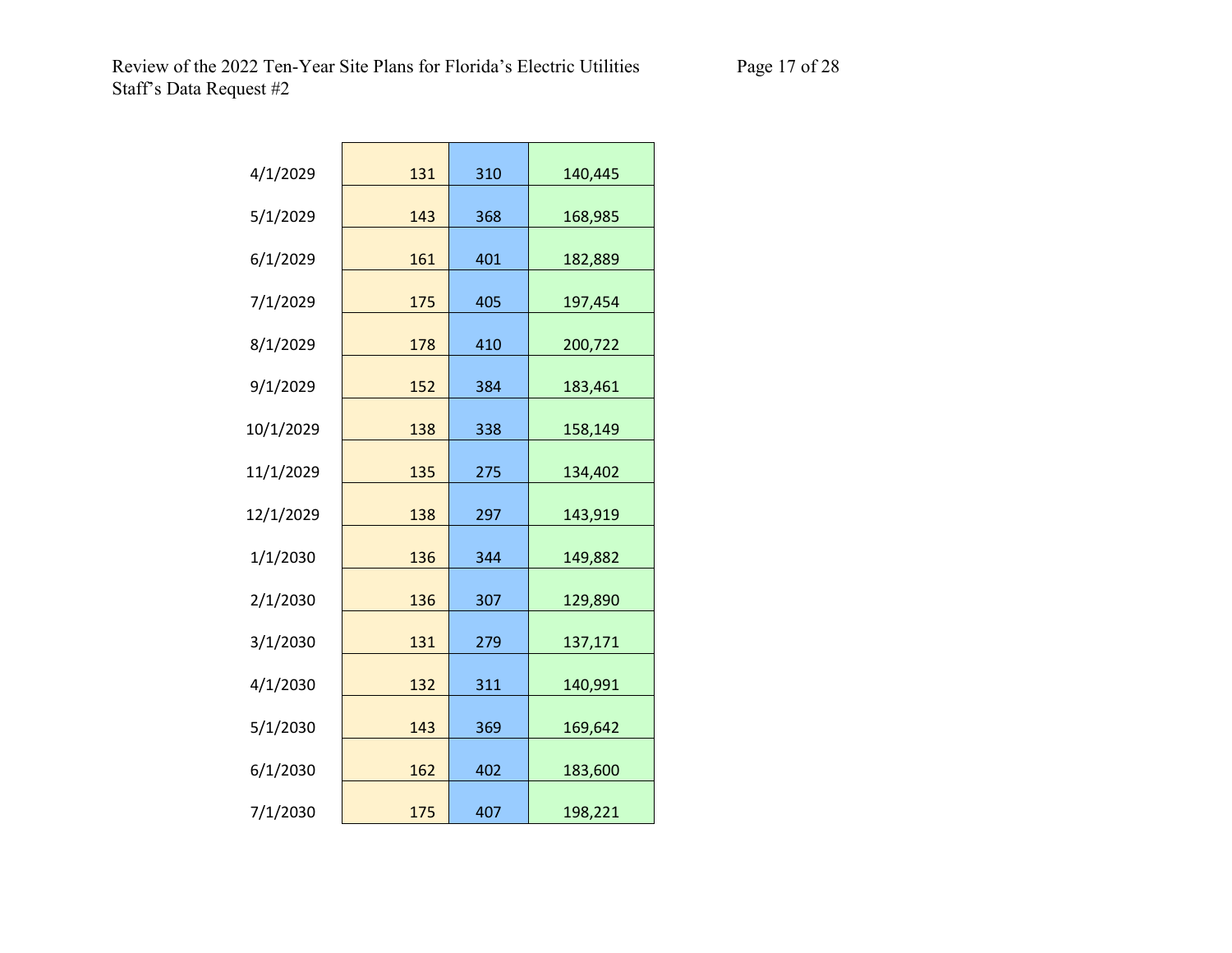| 8/1/2030  | 178 | 411 | 201,501 |
|-----------|-----|-----|---------|
| 9/1/2030  | 153 | 386 | 184,174 |
| 10/1/2030 | 139 | 340 | 158,763 |
| 11/1/2030 | 136 | 276 | 134,925 |
| 12/1/2030 | 138 | 298 | 144,479 |
| 1/1/2031  | 136 | 345 | 150,456 |
|           |     |     |         |
| 2/1/2031  | 137 | 308 | 130,388 |
| 3/1/2031  | 131 | 281 | 137,696 |
| 4/1/2031  | 132 | 313 | 141,531 |
| 5/1/2031  | 144 | 370 | 170,291 |
| 6/1/2031  | 163 | 404 | 184,302 |
| 7/1/2031  | 176 | 408 | 198,979 |
| 8/1/2031  | 179 | 413 | 202,273 |
| 9/1/2031  | 153 | 387 | 184,879 |
|           |     |     |         |
| 10/1/2031 | 139 | 341 | 159,371 |
| 11/1/2031 | 136 | 277 | 135,441 |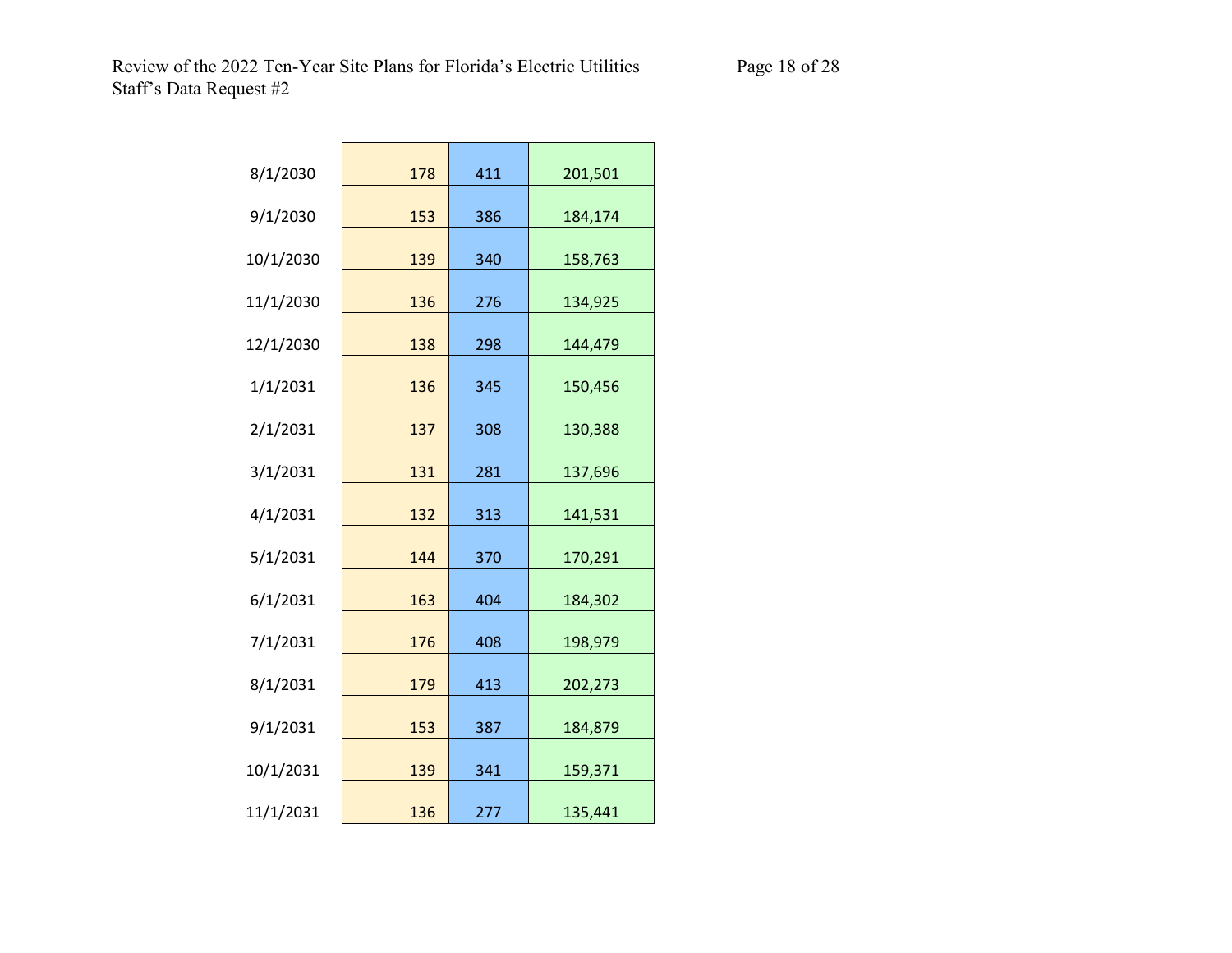| 139 | 299                                           | 145,032                                       |
|-----|-----------------------------------------------|-----------------------------------------------|
| 137 | 346                                           | 151,024                                       |
| 133 | 298                                           | 130,880                                       |
|     |                                               | 138,216                                       |
|     |                                               | 142,065                                       |
|     |                                               | 170,934                                       |
|     |                                               |                                               |
|     |                                               | 184,999                                       |
| 177 | 410                                           | 199,731                                       |
| 180 | 414                                           | 203,037                                       |
| 154 | 389                                           | 185,577                                       |
| 140 | 342                                           | 159,973                                       |
| 137 | 278                                           | 135,953                                       |
|     |                                               | 145,580                                       |
|     |                                               | 151,589                                       |
|     |                                               | 131,370                                       |
| 132 | 283                                           | 138,734                                       |
|     | 132<br>133<br>144<br>163<br>139<br>137<br>138 | 282<br>314<br>372<br>405<br>300<br>348<br>310 |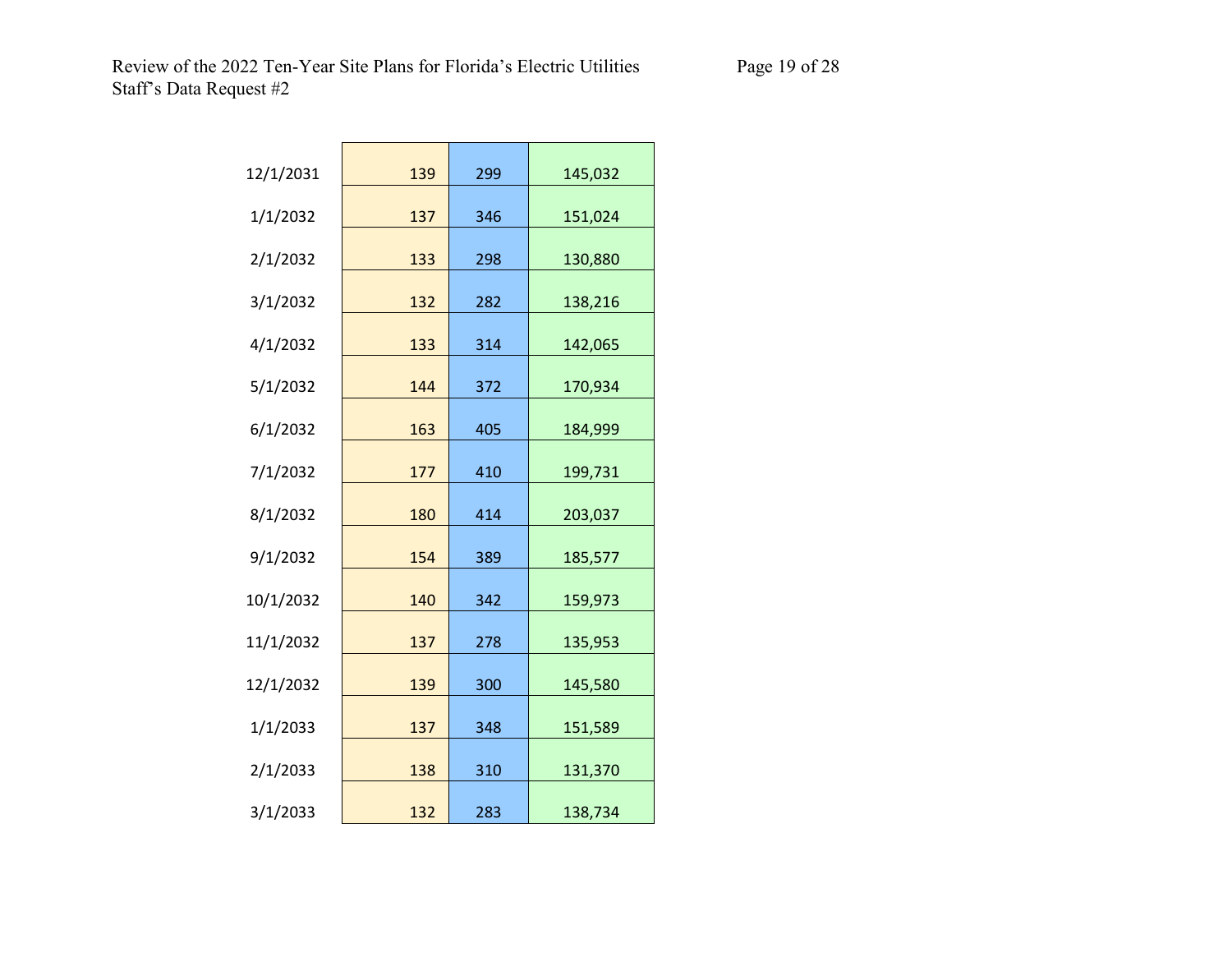| 4/1/2033  | 133 | 315 | 142,597 |
|-----------|-----|-----|---------|
| 5/1/2033  | 145 | 373 | 171,574 |
| 6/1/2033  | 164 | 407 | 185,691 |
| 7/1/2033  | 177 | 412 | 200,479 |
| 8/1/2033  | 180 | 416 | 203,797 |
| 9/1/2033  | 154 | 390 | 186,272 |
|           |     |     |         |
| 10/1/2033 | 140 | 343 | 160,572 |
| 11/1/2033 | 137 | 279 | 136,462 |
| 12/1/2033 | 140 | 301 | 146,125 |
| 1/1/2034  | 138 | 349 | 152,156 |
| 2/1/2034  | 139 | 311 | 131,861 |
| 3/1/2034  | 133 | 284 | 139,252 |
| 4/1/2034  | 134 | 316 | 143,130 |
| 5/1/2034  | 145 | 375 | 172,215 |
| 6/1/2034  | 165 | 409 | 186,385 |
| 7/1/2034  | 178 | 413 | 201,228 |
|           |     |     |         |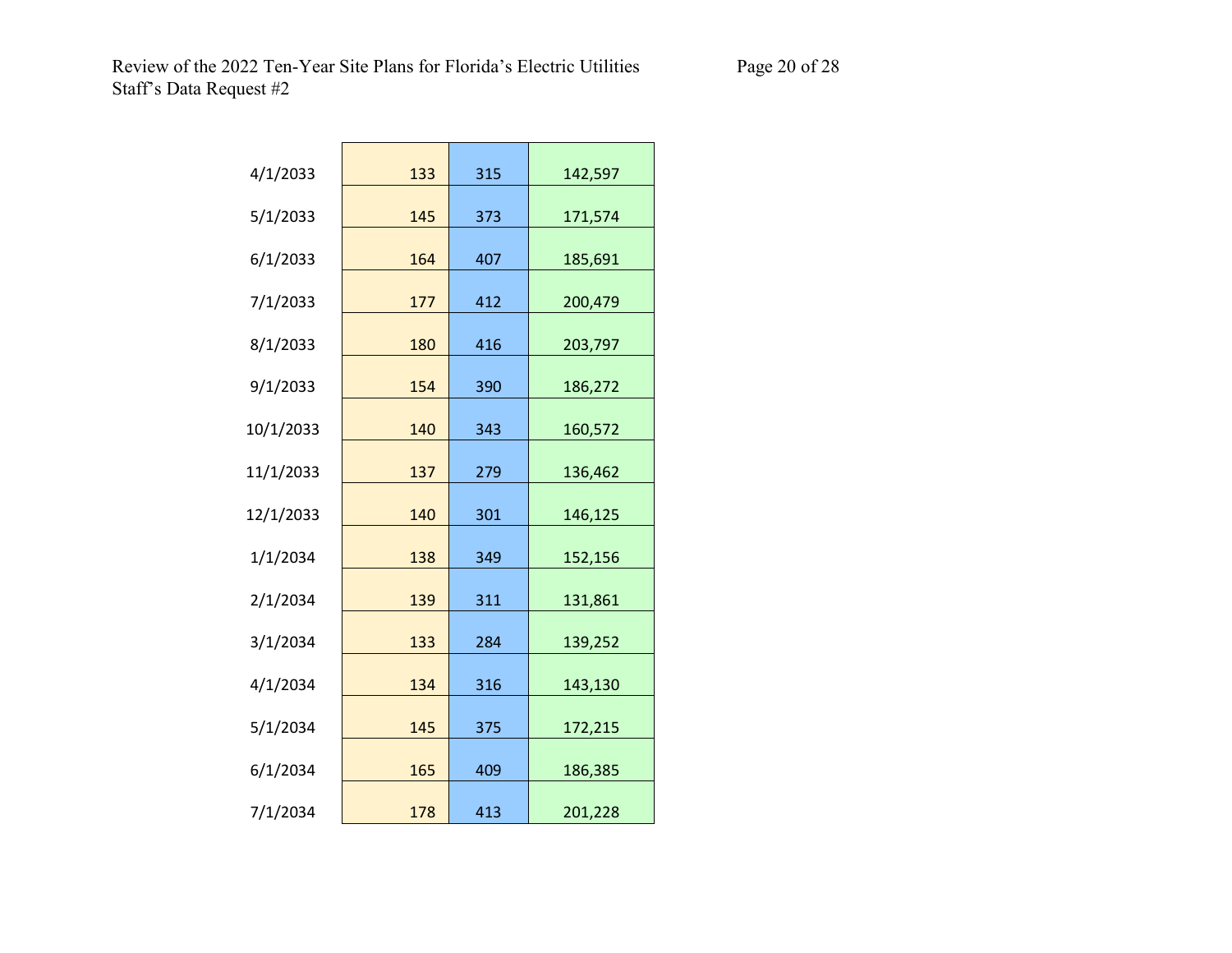| 8/1/2034  | 181 | 418 | 204,558 |
|-----------|-----|-----|---------|
| 9/1/2034  | 155 | 392 | 186,968 |
| 10/1/2034 | 141 | 345 | 161,172 |
| 11/1/2034 | 138 | 280 | 136,971 |
| 12/1/2034 | 140 | 302 | 146,670 |
| 1/1/2035  | 138 | 350 | 152,732 |
| 2/1/2035  |     |     |         |
|           | 139 | 312 | 132,361 |
| 3/1/2035  | 133 | 285 | 139,780 |
| 4/1/2035  | 134 | 317 | 143,672 |
| 5/1/2035  | 146 | 376 | 172,868 |
| 6/1/2035  | 165 | 410 | 187,091 |
| 7/1/2035  | 179 | 415 | 201,990 |
| 8/1/2035  | 182 | 419 | 205,333 |
| 9/1/2035  | 156 | 393 | 187,676 |
| 10/1/2035 | 141 | 346 | 161,783 |
|           |     |     |         |
| 11/1/2035 | 138 | 281 | 137,490 |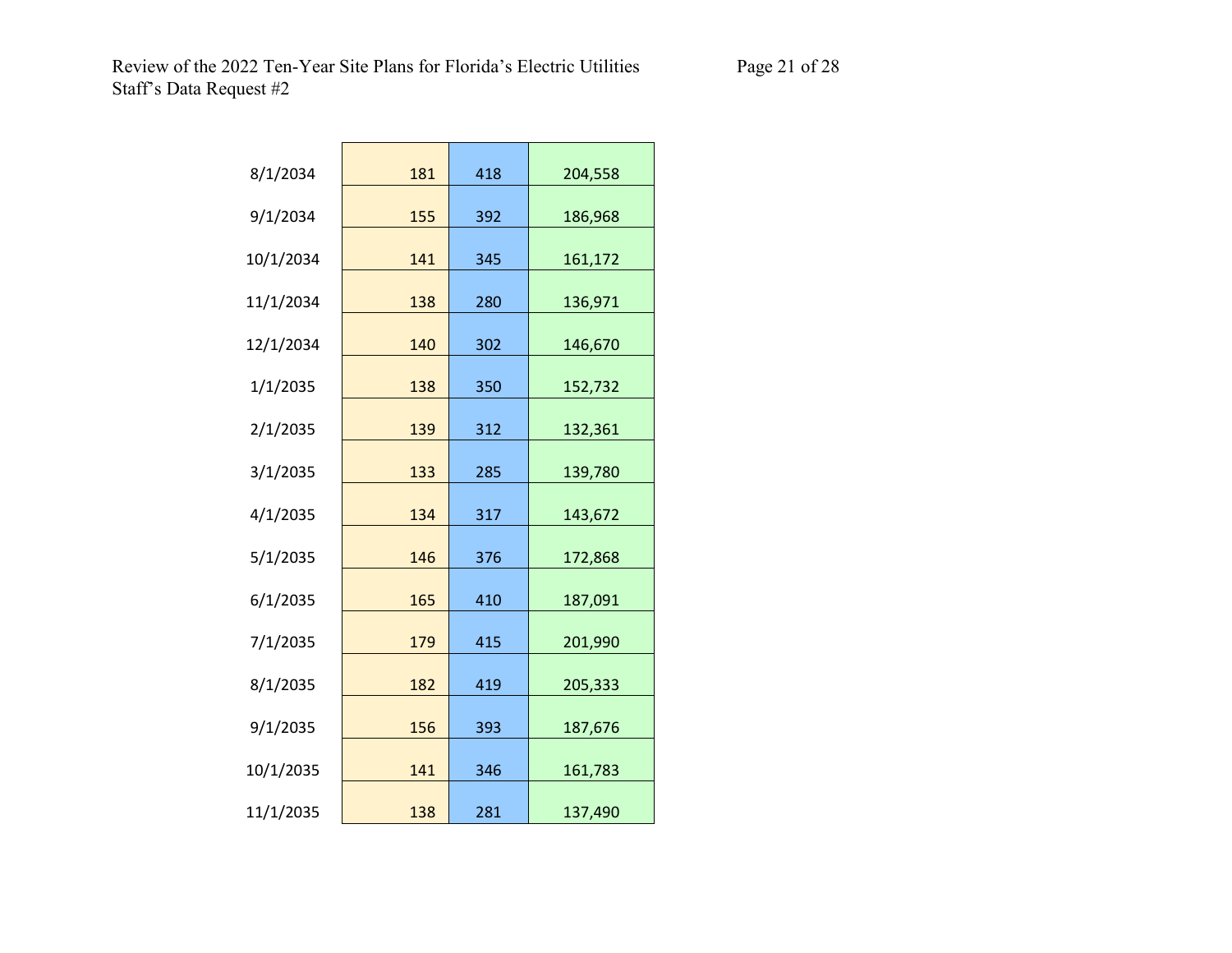| 12/1/2035 | 141 | 303 | 147,226 |
|-----------|-----|-----|---------|
| 1/1/2036  | 139 | 352 | 153,315 |
| 2/1/2036  | 135 | 303 | 132,865 |
| 3/1/2036  | 134 | 286 | 140,313 |
| 4/1/2036  | 135 | 318 | 144,220 |
| 5/1/2036  | 147 | 377 | 173,527 |
| 6/1/2036  | 166 | 412 | 187,805 |
|           |     |     |         |
| 7/1/2036  | 179 | 416 | 202,761 |
| 8/1/2036  | 182 | 421 | 206,117 |
| 9/1/2036  | 156 | 395 | 188,392 |
| 10/1/2036 | 142 | 347 | 162,400 |
| 11/1/2036 | 139 | 282 | 138,015 |
| 12/1/2036 | 141 | 305 | 147,788 |
| 1/1/2037  | 139 | 353 | 153,901 |
| 2/1/2037  | 140 | 315 | 133,374 |
| 3/1/2037  | 134 | 287 | 140,849 |
|           |     |     |         |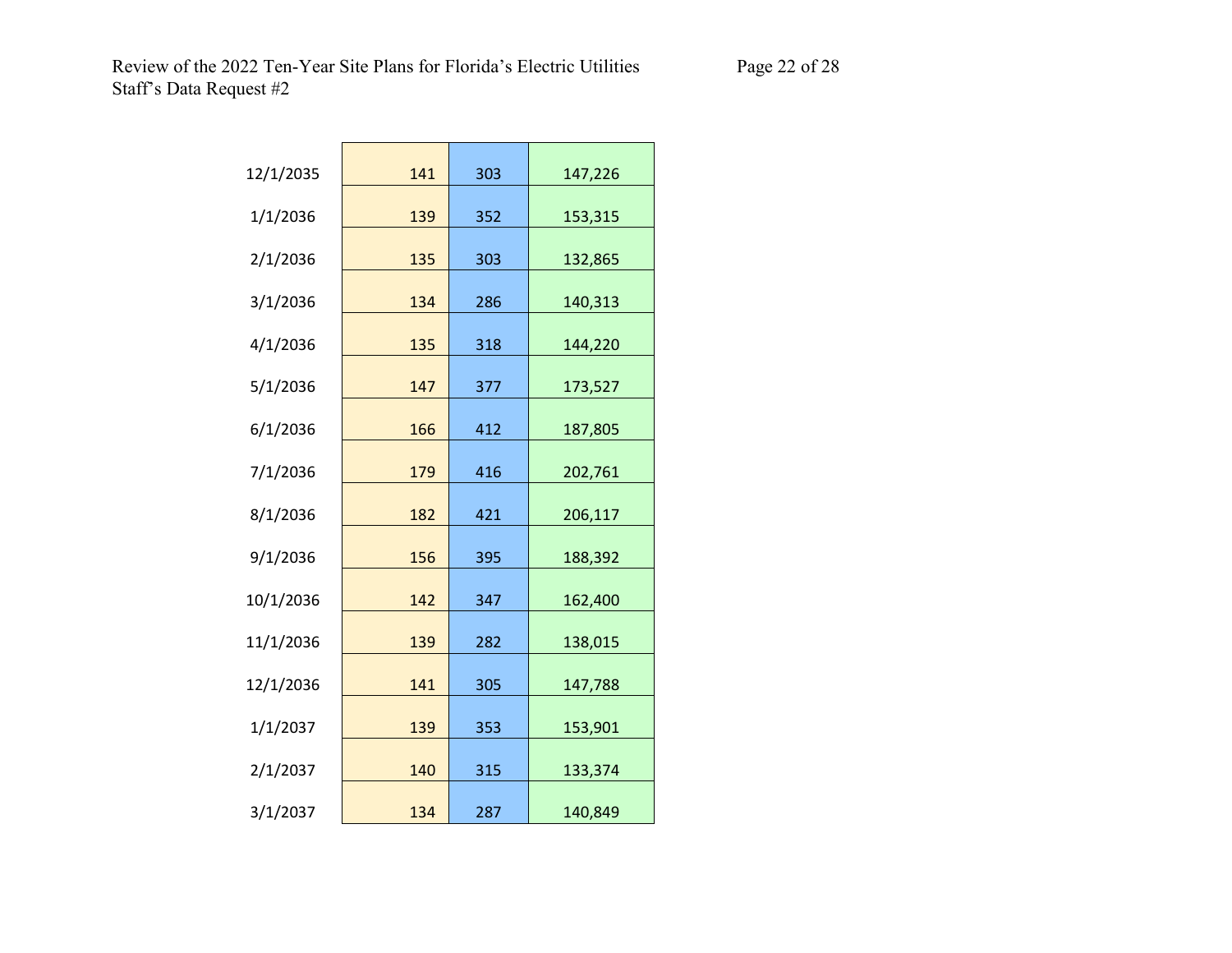| 4/1/2037  | 135 | 320 | 144,772 |
|-----------|-----|-----|---------|
| 5/1/2037  | 147 | 379 | 174,191 |
| 6/1/2037  | 166 | 413 | 188,523 |
| 7/1/2037  | 180 | 418 | 203,536 |
| 8/1/2037  | 183 | 422 | 206,905 |
| 9/1/2037  | 157 | 396 | 189,113 |
|           |     |     |         |
| 10/1/2037 | 142 | 349 | 163,021 |
| 11/1/2037 | 139 | 284 | 138,543 |
| 12/1/2037 | 142 | 306 | 148,353 |
| 1/1/2038  | 140 | 354 | 154,504 |
| 2/1/2038  | 141 | 316 | 133,896 |
| 3/1/2038  | 135 | 288 | 141,401 |
| 4/1/2038  | 136 | 321 | 145,339 |
| 5/1/2038  | 148 | 380 | 174,873 |
| 6/1/2038  | 167 | 415 | 189,262 |
| 7/1/2038  | 181 | 419 | 204,334 |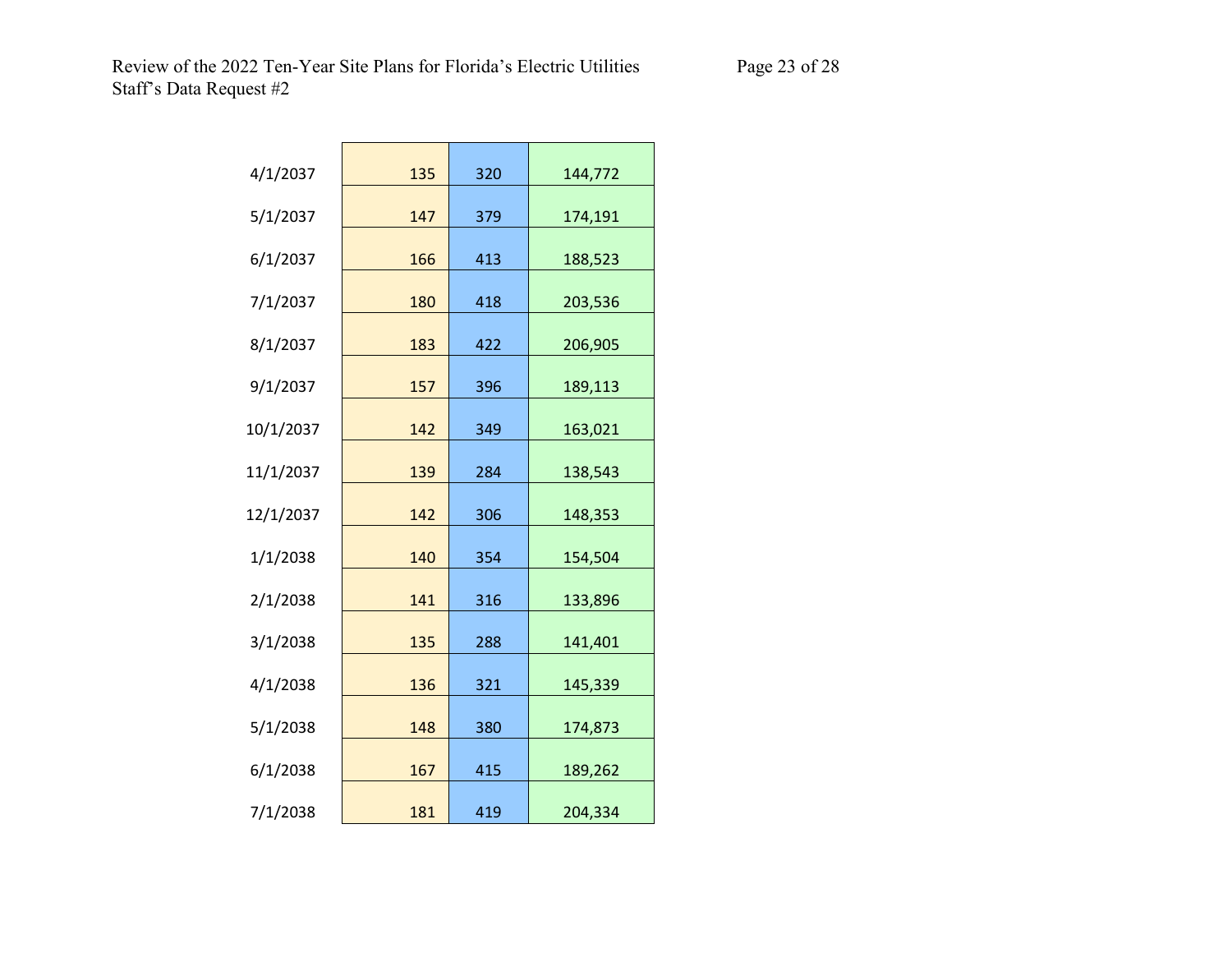| 184 | 424                                           | 207,716                                       |
|-----|-----------------------------------------------|-----------------------------------------------|
| 157 | 398                                           | 189,854                                       |
| 143 | 350                                           | 163,659                                       |
| 140 | 285                                           | 139,086                                       |
| 142 | 307                                           | 148,934                                       |
| 140 | 356                                           | 155,113                                       |
| 141 | 317                                           | 134,423                                       |
| 135 | 289                                           | 141,958                                       |
|     |                                               | 145,911                                       |
|     |                                               | 175,562                                       |
|     |                                               | 190,007                                       |
|     |                                               | 205,138                                       |
|     |                                               | 208,534                                       |
|     |                                               | 190,601                                       |
|     |                                               | 164,304                                       |
| 140 | 286                                           | 139,633                                       |
|     | 136<br>148<br>168<br>181<br>185<br>158<br>143 | 322<br>382<br>416<br>421<br>426<br>399<br>351 |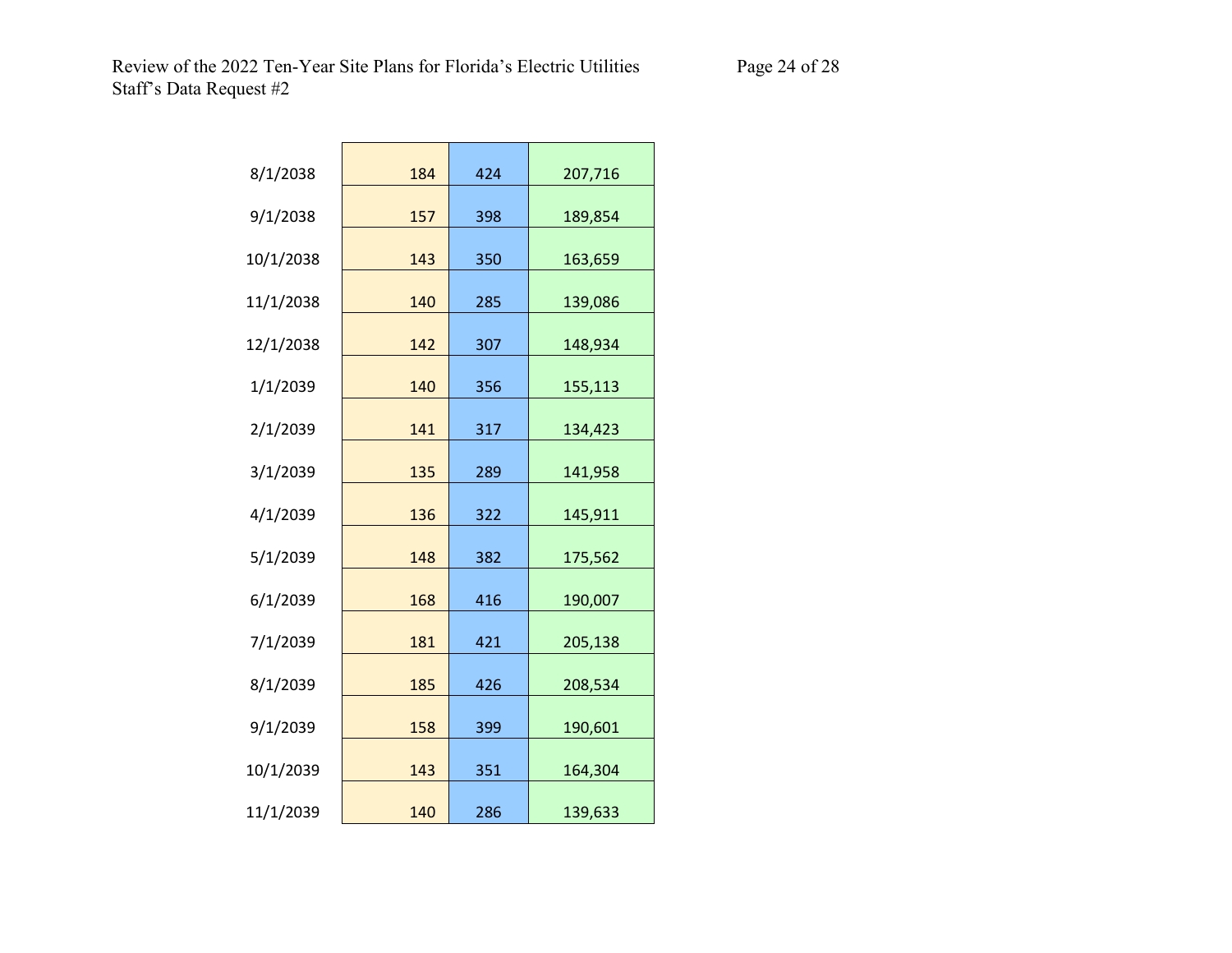| 12/1/2039 | 143 | 308 | 149,521 |
|-----------|-----|-----|---------|
| 1/1/2040  | 141 | 357 | 155,735 |
| 2/1/2040  | 137 | 308 | 134,963 |
| 3/1/2040  | 136 | 290 | 142,528 |
| 4/1/2040  | 137 | 324 | 146,497 |
| 5/1/2040  | 149 | 383 | 176,267 |
| 6/1/2040  | 168 | 418 | 190,770 |
| 7/1/2040  | 182 | 423 | 205,962 |
| 8/1/2040  | 185 | 427 | 209,370 |
| 9/1/2040  | 159 | 401 | 191,366 |
| 10/1/2040 | 144 | 353 | 164,963 |
| 11/1/2040 | 141 | 287 | 140,194 |
| 12/1/2040 | 144 | 309 | 150,121 |
| 1/1/2041  | 142 | 359 | 156,360 |
| 2/1/2041  | 142 | 320 | 135,505 |
| 3/1/2041  | 136 | 292 | 143,100 |
|           |     |     |         |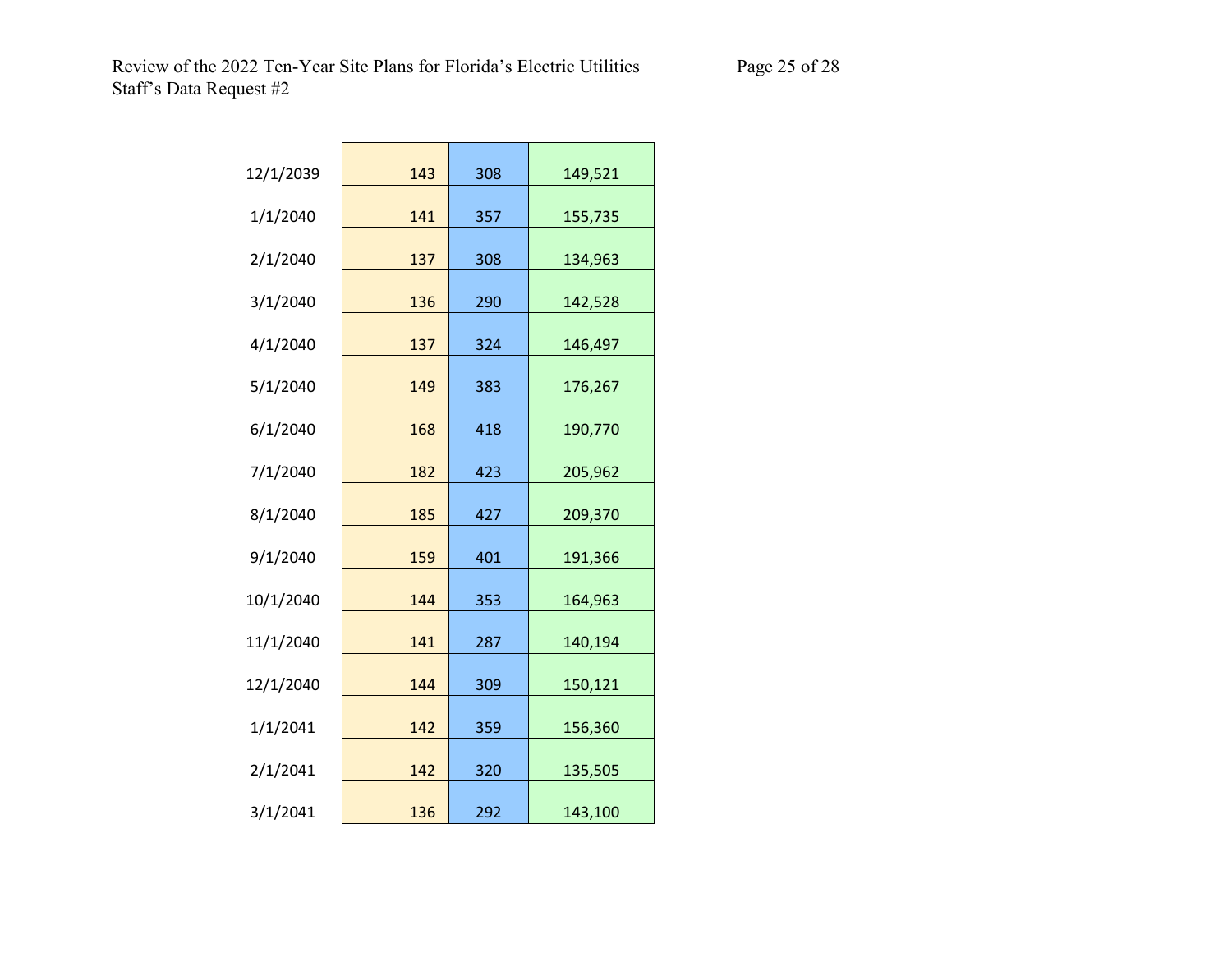| 4/1/2041  | 137 | 325 | 147,085 |
|-----------|-----|-----|---------|
| 5/1/2041  | 149 | 385 | 176,974 |
| 6/1/2041  | 169 | 420 | 191,535 |
| 7/1/2041  | 183 | 425 | 206,788 |
| 8/1/2041  | 186 | 429 | 210,211 |
|           |     |     |         |
| 9/1/2041  | 159 | 402 | 192,134 |
| 10/1/2041 | 145 | 354 | 165,625 |
| 11/1/2041 | 141 | 288 | 140,756 |
| 12/1/2041 | 144 | 311 | 150,723 |
| 1/1/2042  | 142 | 360 | 156,988 |
| 2/1/2042  | 143 | 321 | 136,048 |
| 3/1/2042  | 137 | 293 | 143,674 |
| 4/1/2042  | 138 | 326 | 147,675 |
| 5/1/2042  | 150 | 386 | 177,684 |
| 6/1/2042  | 170 | 421 | 192,304 |
| 7/1/2042  | 183 | 426 | 207,618 |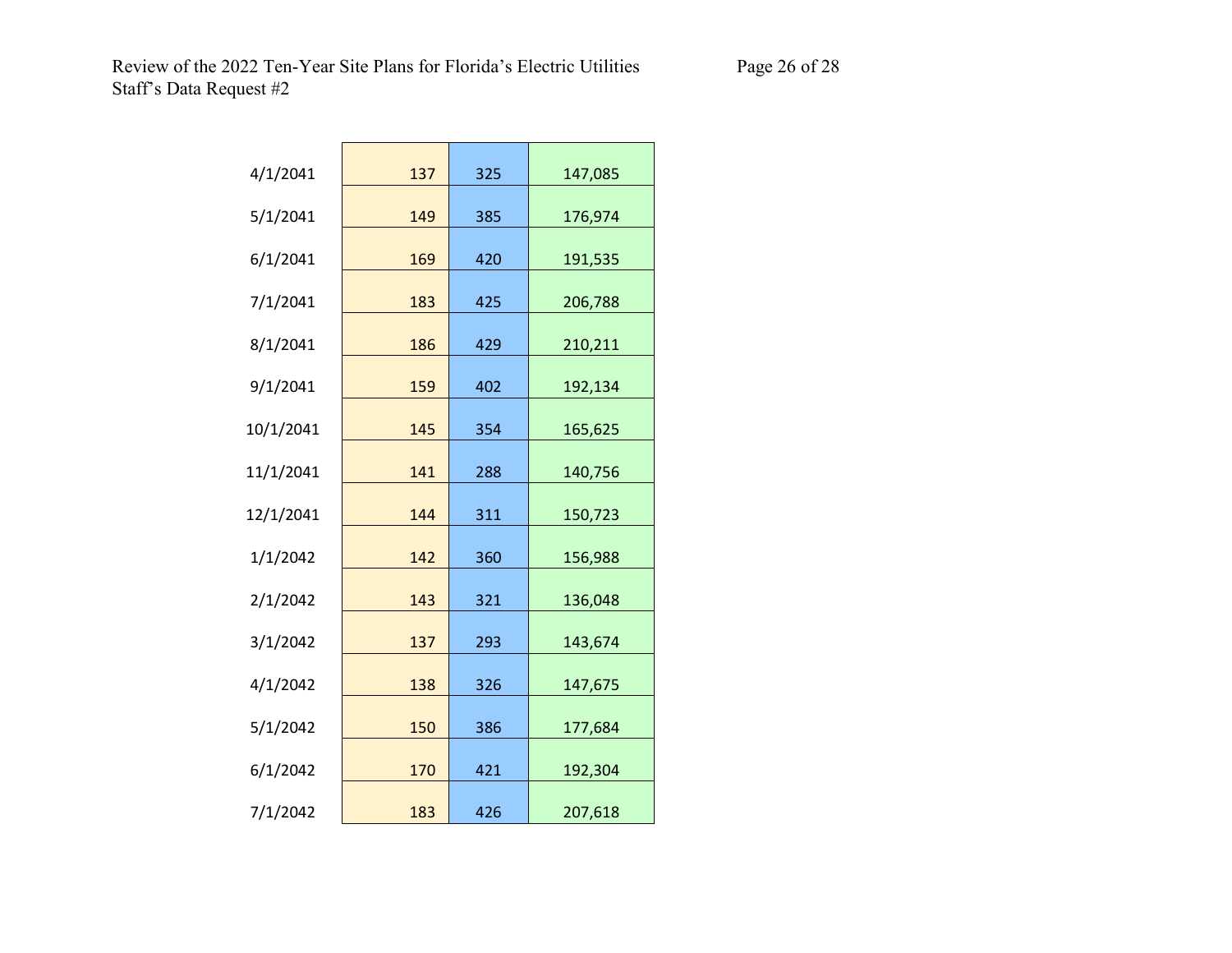| 8/1/2042  | 187 | 431 | 211,054 |
|-----------|-----|-----|---------|
| 9/1/2042  | 160 | 404 | 192,905 |
| 10/1/2042 | 145 | 356 | 166,290 |
| 11/1/2042 | 142 | 289 | 141,321 |
| 12/1/2042 | 145 | 312 | 151,328 |
| 1/1/2043  | 143 | 361 | 157,618 |
| 2/1/2043  | 144 | 322 | 136,594 |
| 3/1/2043  | 137 | 294 | 144,251 |
| 4/1/2043  | 139 | 327 | 148,268 |
| 5/1/2043  | 151 | 388 | 178,397 |
| 6/1/2043  | 170 | 423 |         |
|           |     |     | 193,076 |
| 7/1/2043  | 184 | 428 | 208,451 |
| 8/1/2043  | 188 | 433 | 211,901 |
| 9/1/2043  | 161 | 406 | 193,680 |
| 10/1/2043 | 146 | 357 | 166,958 |
| 11/1/2043 | 142 | 290 | 141,888 |